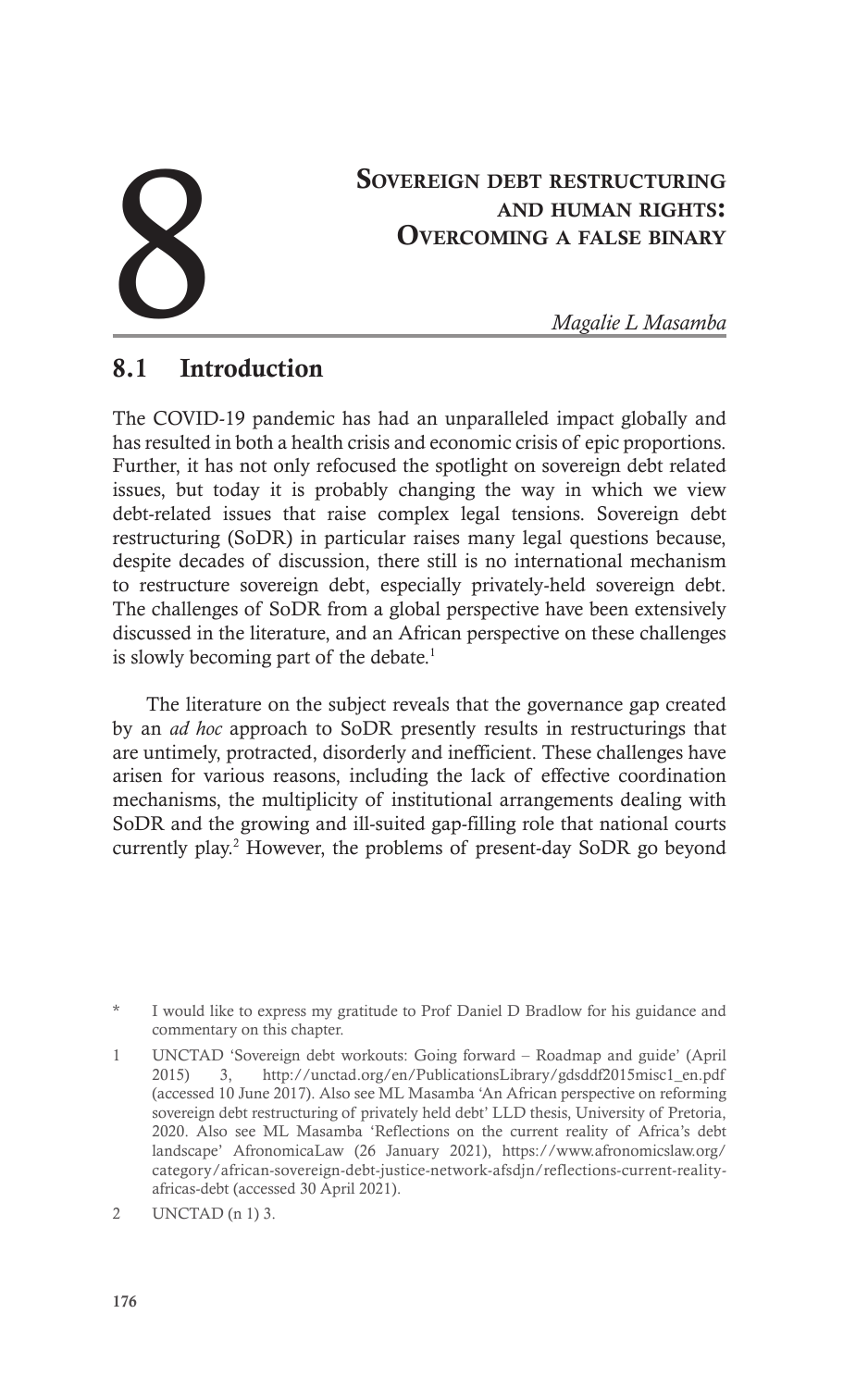the procedural issues.<sup>3</sup> The aspect that has been less discussed relates to fairness, or the lack thereof. An ideal approach to SoDR requires addressing the complex web of challenges – both substantive and procedural.<sup>4</sup> Both these dimensions have an impact on fairness, whether relating to fairness in the process or fairness of the outcome of a restructuring. The substantive issues, which are the focus of this chapter, can be grouped into two broad categories, namely, (i) the financial and economic problems required to restore a sovereign debtor to debt sustainability which are the subject of the negotiations between the sovereign debtor and its creditors; and (ii) the social and political concerns that also include human rights concerns, which have generally been seen to be the concern of the debtor.<sup>5</sup>

This chapter focuses on the second point, by addressing the link between sovereign debt and human rights. This chapter, therefore, will answer the question of whether there indeed is a failure of the present SoDR 'non-system' to deal adequately with human rights and

- 3 The term 'procedural', as Bradlow notes, comprises 'the arrangements for the negotiations between the debtor and creditors in an SODR' and includes, for instance, how to disseminate information to stakeholders in the restructuring process. DD Bradlow 'Can parallel lines ever meet? The strange case of the international standards on sovereign debt and business and human rights' (2016) 41 *Yale Journal of International Law* 201, 235.
- 4 Traditionally, the problems have mostly revolved around securing sufficient creditor coordination while dealing with numerous and diverse creditors and the high incentives for creditor holdouts. The question of binding minority creditors is among the key challenges in SoDR. This in turn has influenced the types of solutions that have been proposed to date, in particular the use of contractual innovations (CACs, aggregation provisions, etc). In fact, Sedlak has expressed the view that even where agreements are reached with all the major creditors, the question of how to compel minority creditors to accept the restructured deal may still pose a challenge. This challenge becomes ever more acute with restructuring over multiple bond series where there are no provisions for aggregation across multiple bond issues and raises concerns over inter-creditor equity. See J Sedlak 'Sovereign debt restructuring: Statutory reform or contractual solutions' (2004) 152 *Pennsylvania Law Review* 1483, 1493. Since this research in 2004, aggregated CACs have become a more common feature of sovereign bond issuances, including African sovereign bond issuances. However, despite the advancements, not all bonds issued by African countries include CACs and the potential of a collective action problem persists. Eg, in the SADC region, Zambia, the first African country to default during the COVID-19 pandemic, had issued Eurobonds that do not contain CACs, including the 2022 and 2024 bonds, thereby raising major concerns for a potential holdout by minority creditors in 2020. This is only one example of an African bond issuance that does not contain CACs. See Debtwire Republic of Zambia, Special Report (10 August 2020) 2, Governmenthttps://www.mergermarket.com/ assets/Zambia%20Sovereign%20Report%20-%20FY19.pdf (accessed 10 April 2021). Further, today the collective action problem that may arise in the context of the current debate on restructuring is not so much that the creditor base is too dispersed, but rather how to get the private sector to agree on a restructuring for poorer and vulnerable countries.

5 Bradlow (n 3) 235.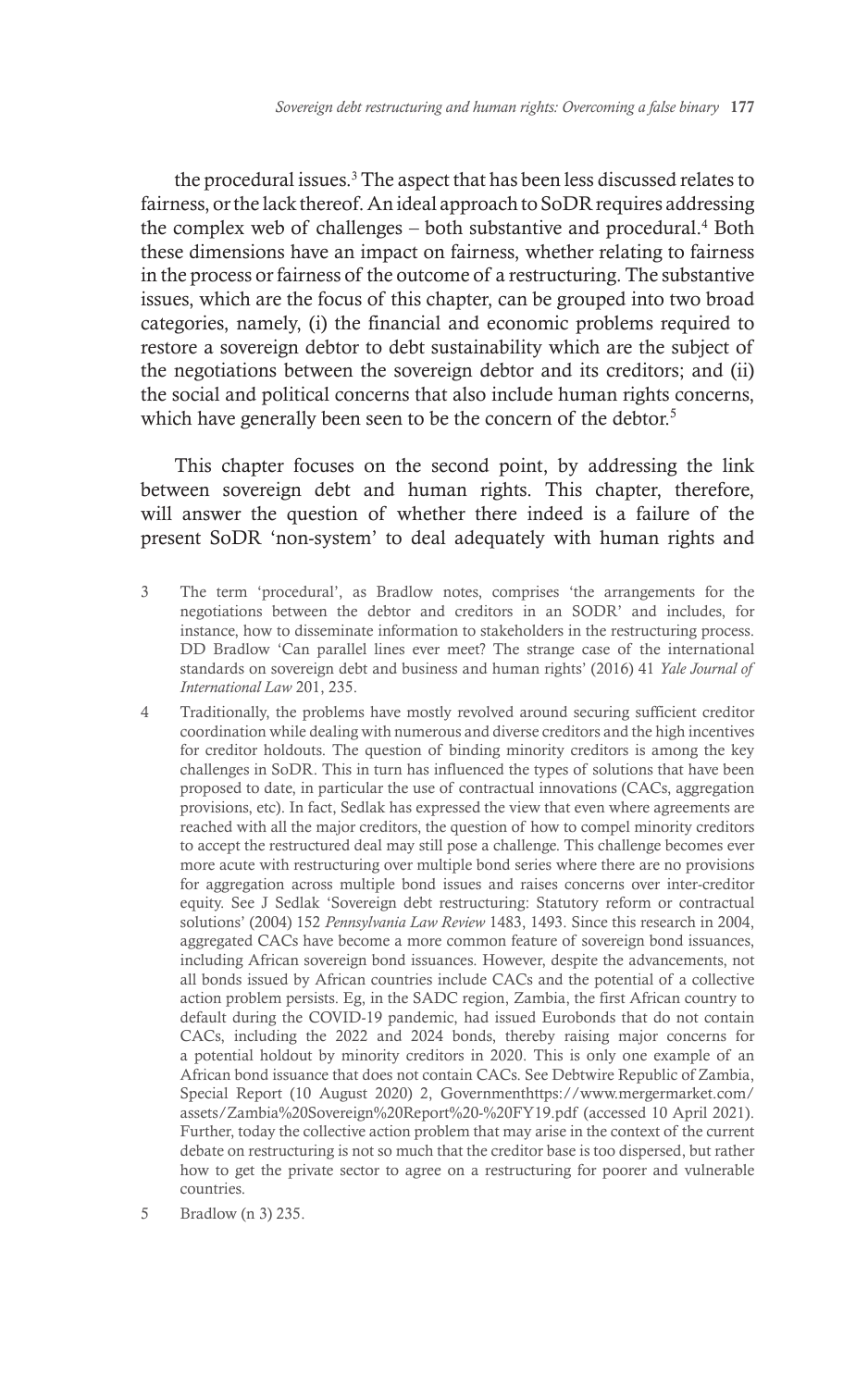developmental concerns. In so doing, I argue that not only does sovereign debt raise human rights concerns, but it can and should also be considered a human rights issue. In fact, to me, an analysis of SoDR without the consideration of human rights and developmental concerns would make such an analysis incomplete.

In making the above assessments, the chapter is divided into four parts. The first part briefly highlights the debt landscape in the Southern African Development Community (SADC) region, but does so in an abbreviated manner as other chapters in this book have conducted detailed assessments of the same.<sup>6</sup> The chapter then assesses the link between sovereign debt and human rights in the legal literature and identifies what is a glaring disconnect between these two fields. This leads to the following part, which explores whether there is a place for human rights in the sovereign debt discourse, in particular SoDR, which is one of the emerging issues that is still relatively overlooked. In so doing, this part considers the human rights impact on debtors and creditors and how the adoption of a human rights approach is viewed in present SoDR discourse.

# 8.2 Africa's sovereign debt landscape and debt restructuring

#### 8.2.1 An overview of SADCs debt landscape

African sovereign debt levels are increasing and the nature of the debts are evolving as African countries turn to the capital markets to raise additional finance for development and to fill their budget deficits.7 The 2021 statistics for the World Bank Group indicate that sub-Saharan Africa's overall external debt stock has considerably risen from approximately US \$266

- 6 Among the chapters in this publication, see DD Bradlow & ML Masamba, ch 1 'Sovereign debt management and restructuring in SADC: Setting the scene and asking the right questions'; M Kessler, ch 3 'Deferring debt service in times of crisis: Did it matter and what can it lead to?; K Gallagher and Y Wang ch 5 'Sovereign debt via the lens of asset management: Implications for SADC countries'.
- 7 Among the justifications for the high demand for sovereign borrowing are the high developmental needs of the continent. In particular, the domestic resources of African countries are simply insufficient to meet its needs, including the need to fill the vast infrastructure deficit. At present the public infrastructure deficit is among the leading developmental challenges and is hindering the continent's integration with the global economy. Many countries are now finding their debt at the same levels as pre-HIPC. A case in point is Ghana, which went from being a HIPC success story to again requiring bailouts from the IMF. AfDB African Legal Support Facility 'Vulture funds in the sovereign debt context', http://www.afdb.org/en/topics-and-sectors/ initiatives-partnerships/african-legal-support-facility/vulture-funds-in-the-sovereigndebt-context/ (accessed 30 January 2017).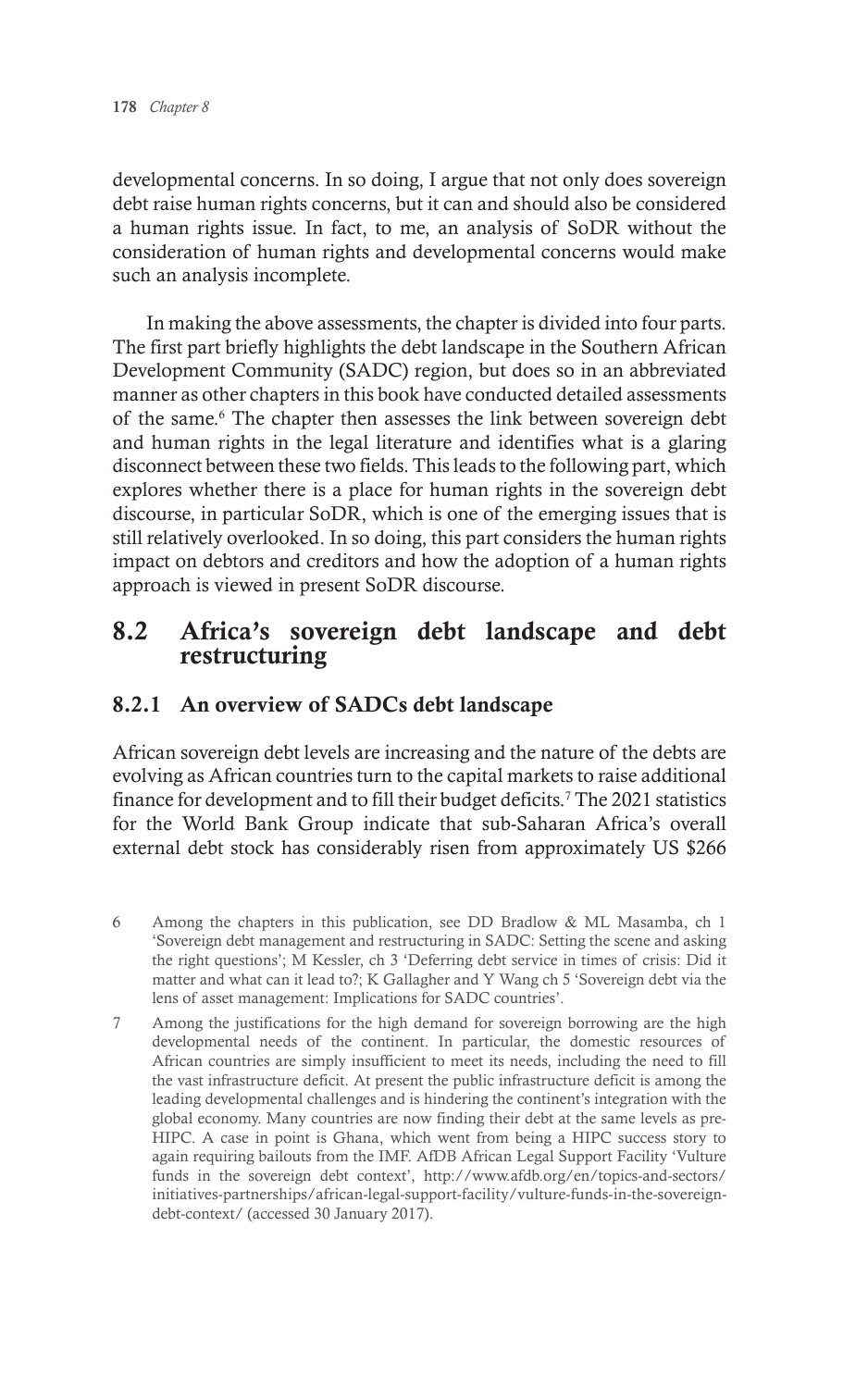billion in 2009 to approximately US \$625 billion in 2019.<sup>8</sup> Furthermore, the external private sector long-term non-guaranteed debt rose from US \$203 billion in 2008 to US \$535 billion in 2019.<sup>9</sup> On these growing debt levels, the World Bank Group had already raised the concern in 2020 that the region's debt had increased faster than that of other regions with some sub-Saharan African countries more than doubling their debt stocks and with poorer countries that are legible for International Development Association assistance, accumulating an 89 per cent share of the region's then US \$116 billion bond debt in 2018.10 This figure in the most recent statistics is US \$109 billion.

While sovereign debt is an important feature of the development process, the increased levels of new private debt bring with it the increased risk of distress or default. Several sub-Saharan African countries that issued Eurobonds in the last decade have at one time or another experienced difficulties with the repayment of their international bonds.<sup>11</sup> Among the experiences of SADC countries, the most recent is Zambia which in November 2020 defaulted on its US \$42,5 million Eurobond payment. Previously, in January 2017 Mozambique missed a payment of US \$60 million, and defaulted on the interest rate payment due for a US \$772 million bond payment and a US \$120 million payment due in March

- 9 World Bank Group (n 8) 31.
- 10 World Bank Group 'International debt statistics' (2020) vii, https://openknowledge. worldbank.org/bitstream/handle/10986/32382/9781464814617.pdf?sequence=7&is Allowed=y (accessed 1 July 2020).
- 11 Brooks et al point out that in 2005, most SSA countries had not issued any international bonds. Yet, by 2013 such bonds made up 21% of Zambia's, 27% of Rwanda's and 56% of Namibia's total sovereign debt. S Brooks, D Lombardi & E Suruma 'African perspective on sovereign debt restructuring' Centre for Governance Innovation Issues Paper 47 (September 2014) 6, https://www.cigionline.org/sites/default/files/no43\_ web.pdf (accessed 1 June 2017).

<sup>8</sup> World Bank Group 'International debt statistics' (2021), https://openknowledge. worldbank.org/bitstream/handle/10986/34588/9781464816109.pdf (accessed 30 April 2021).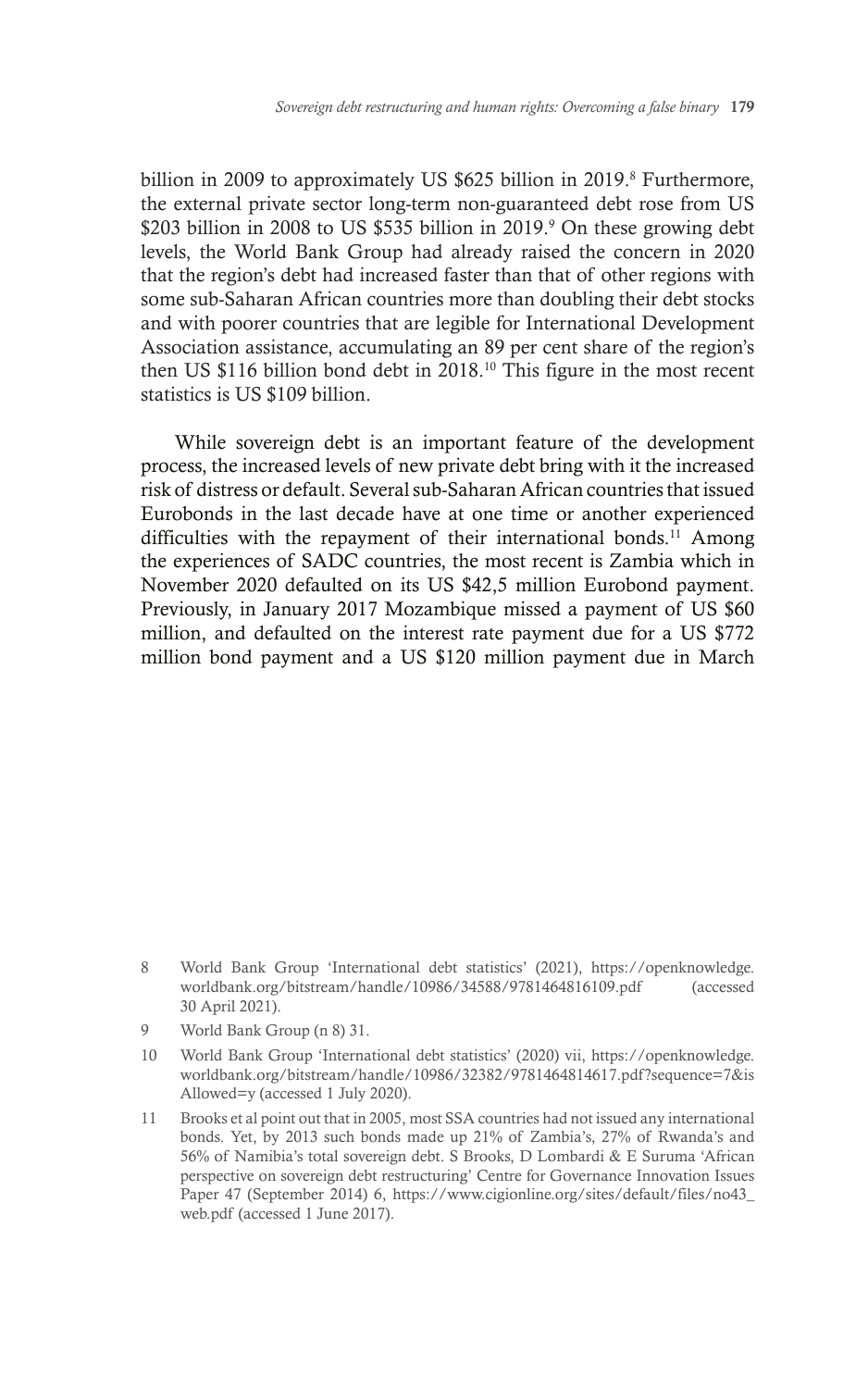#### 2017.12 Additionally, Seychelles defaulted on a US \$230 million Eurobond in 2011 following election disputes.<sup>13</sup>

In 2020 in the wake of the COVID-19 pandemic and the ensuing economic crisis, African countries are again in debt distress and payment moratoriums/standstills may be needed.<sup>14</sup> As a response to this need, the G20 has launched the COVID-19 Debt Service Suspension Initiative (DSSI) to temporarily suspend official bilateral debt payments.15 In this respect, at the World Bank/IMF spring meeting in April 2020, the Development Committee proposed that moratoriums on privately-held sovereign debt apply with terms comparable with those imposed on bilateral debt.<sup>16</sup> The president of the World Bank, David Malpass, in response to this Development Committee proposal, acknowledged the important role that the treatment of privately-held sovereign debt also plays, and noted that '[t]he commercial creditors of governments need to support sovereign debt reduction efforts too – not free ride'.  $^{17}$  In an effort to provide a more comprehensive option and to tackle the challenge of bringing the private creditors to the table the G20 agreed the Common Framework for Debt Treatments beyond the DSSI. It offers restructuring

- 12 The case of Mozambique is a very complex one. The bonds in question had been issued to raise finance for the repayment of syndicated loans that were obtained for the alleged purchase of tuna boats by state-owned companies, guaranteed by the government of Mozambique. The Constitutional Council has subsequently held that this government guarantee was provided illegally. See 'Mozambique defaults on repaying fishy debt' *Sunday Times* (29 January 2017), https://www.pressreader. com/south-africa/sunday-times/20170129/282471413582050 (accessed 30 August 2017). Also see 'Mozambique to default again on hidden debt payment due today' *Zitamar News* (21 March 2017), https://zitamar.com/mozambique-default-hiddendebt-payment-due-today/ (accessed 1 December 2017). In this publication, Koen has conducted a detailed case study of Mozambique's debt that has been tainted by corruption. See L Koen ch 10 'The renegotiation of sovereign debt tainted by corruption: Mozambique's "secret" debt in perspective'.
- 13 Brooks et al (n 11) 6, 7.
- 14 'Senior Africans propose "standstill" on Eurobond debt payments' *Financial Times* (7 April 2020), https://www.ft.com/content/89c6d60f-5fe9-4b72-b327-4a6eb267a9c9 (accessed 1 July 2020).
- 15 World Bank Group 'COVID 19: Debt Service Suspension Initiative' (19 February 2021), https://www.worldbank.org/en/topic/debt/brief/covid-19-debt-service-suspen sion-initiative (accessed 3 March 2021).
- 16 World Bank 'World Bank/IMF spring meetings 2020: Development committee Communiqué' (17 April 2020), https://www.worldbank.org/en/news/pressrelease/2020/04/17/world-bankimf-spring-meetings-2020-development-committeecommunique (accessed 1 July 2020).
- 17 World Bank Group President 'World Bank Group President Malpass: Remarks to the Development Committee' (17 April 2020), https://www.worldbank.org/en/ news/statement/2020/04/17/world-bank-group-president-malpass-remarks-to-thedevelopment-committee (accessed 1 June 2020).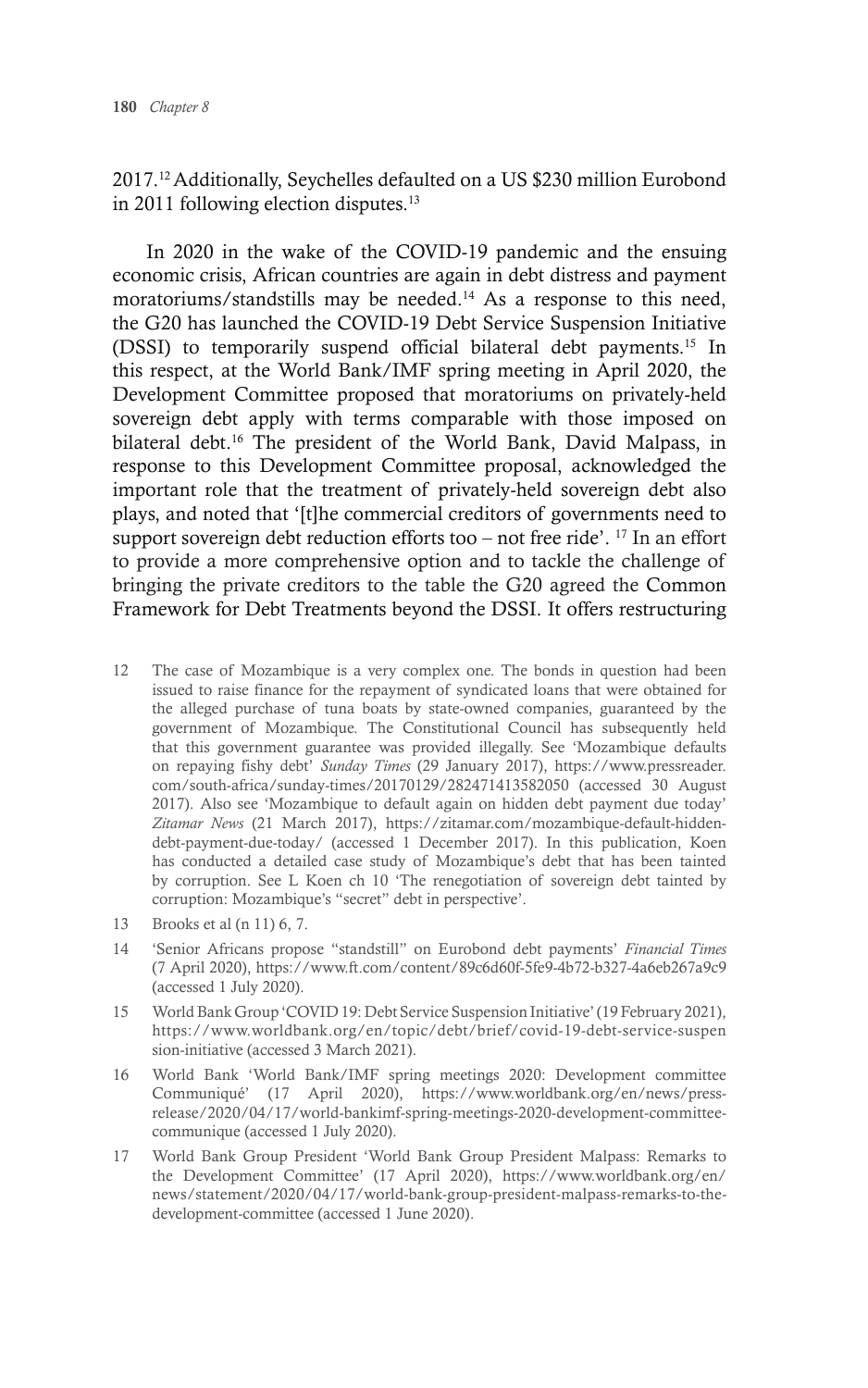for low-income country debts from a broad array of creditors, including the private creditors.<sup>18</sup>

#### 8.2.2 Why the focus on SADC's debt restructuring experience?

Previous multilateral initiatives on debt relief to African countries focused on official and bilateral debt (which in the past represented the more extensive stock of African debt). These initiatives include the Heavily-Indebted Poor Country programme (HIPC) and Multilateral Debt Relief Initiative (MDRI). Notwithstanding the debt burden reduction achieved, African countries remained vulnerable to predatory litigation by vulture funds that acquired debt that received treatment under the abovementioned debt relief initiatives.19 These relief initiatives did not alter the legal terms of underlying debt contracts, as such, and, as a result, litigation has still occurred. SADC countries that have had cases brought against them or been threatened with litigation from commercial creditors and vulture funds include Angola, Democratic Republic of the Congo (DRC), Madagascar, Mozambique and Zambia.20 The vulture fund claims represent a considerable portion of the gross domestic product (GDP) of these and other African debtor countries that have been targeted.<sup>21</sup> It is estimated that the number of sovereign debt claims filed against HIPCs

- 18 Paris Club 'Common framework for debt treatments beyond the DSSI', https:// clubdeparis.org/sites/default/files/annex\_common\_framework\_for\_debt\_ treatments\_beyond\_the\_dssi.pdf (accessed 15 June 2021).
- 19 According to the AfDB African Legal Support Facility, out of 25 judgments granted in favour of vulture funds (yielding approximately US \$1 billion) the majority have been against countries that are regional members of the bank. AfDB African Legal Support Facility (n 7).
- 20 See AfDB (n 7). Some cases involving African debt pursued by vulture funds in national courts include *Camdex International Ltd v Bank of Zambia* 1996 (3) All ER 431 (CA); *Camdex International Ltd v Bank of Zambia* 1997 CLC 714 (CA); *Lordsvale Finance v Bank of Zambia* 1996 QB 752; and *Donegal International Ltd v Republic of Zambia* 2007 All ER (D) 184*,* all of which concerned Zambian distressed sovereign debt pursued by vulture funds in national courts of the United Kingdom; the unreported case of *Hamsah Investments Ltd & Another v The Republic of Liberia* Case 2008/587 (High Court of Justice, London), concerning litigation by vulture funds in the national courts of the United States and United Kingdom to recover distressed Liberian debt; and *FG Hemisphere Associates LLC v République du Congo* 455 F.3d 575 (5th Circ 2006); *Democratic Republic of the Congo v FG Hemisphere Associates LLC* [2011] 4 HKC 151, concerning litigation in the national courts of the United States and Hong Kong to recover DRC distressed debt. For a discussion of the case law emanating from the Congolese, Liberian and Zambian case studies, see 'Report of the Independent Expert on the effects of foreign debt and other related international financial obligations of states on the full enjoyment of all human rights, particularly economic, social and cultural rights, Cephas Lumina' Human Rights Council 14th session A/HRC/14/21 (29 April 2010) 7-10, https://www.refworld.org/pdfid/4c29a9f02.pdf (accessed 7 June 2017).
- 21 AfDB African Legal Support Facility (n 7).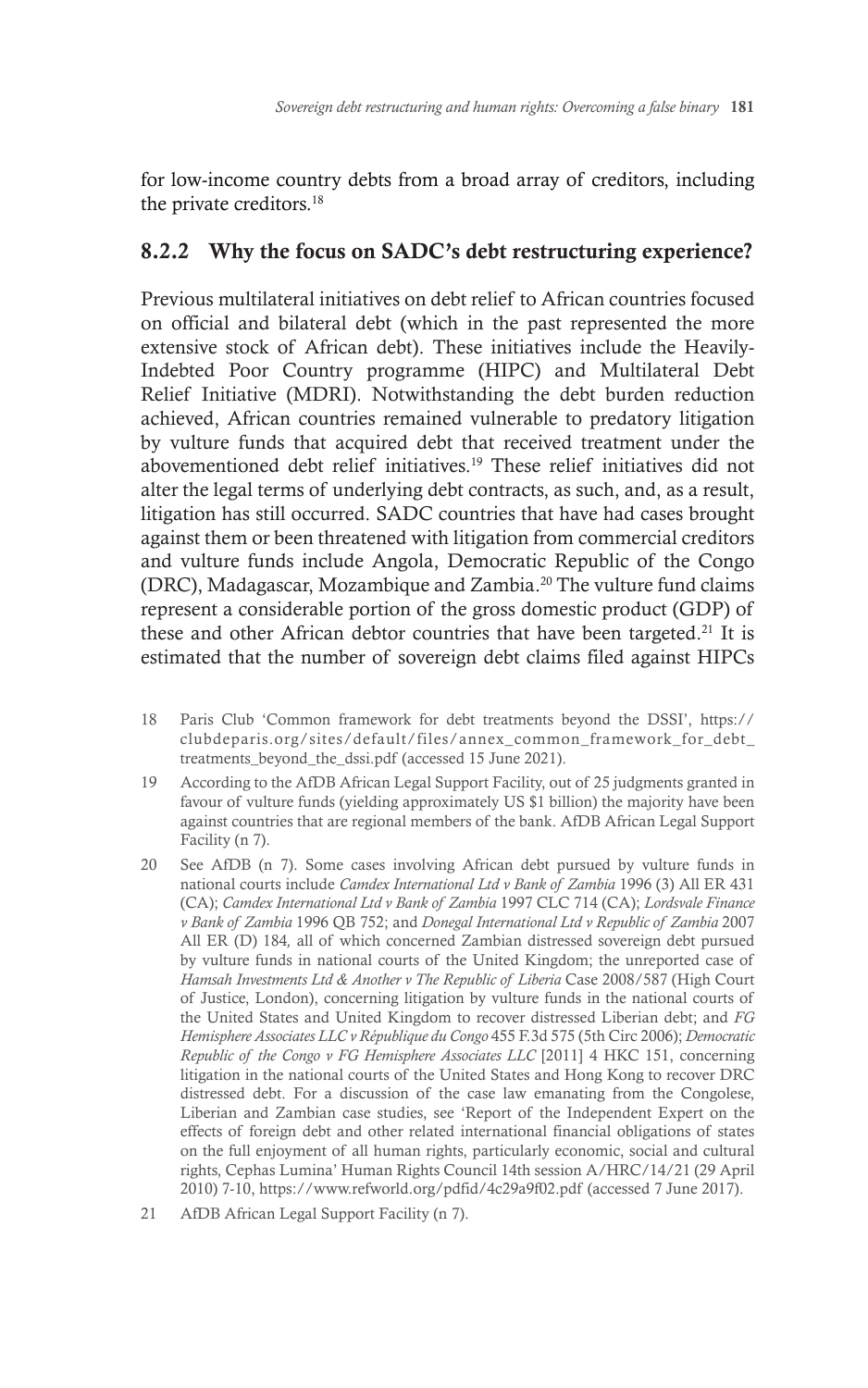alone has surpassed the volume of debt relief that was provided under this programme.22 A case in point in the SADC region is the DRC that has debt claims brought against it in foreign courts amounting to approximately 15 per cent of the country's GDP.23

More broadly, the focus on the African continent is vital due to the continent's vulnerability. Even though debt crises have a very adverse impact on developed and developing countries alike, this impact is augmented in the case of developing countries and sub-Saharan African countries in particular, due to their vulnerability.<sup>24</sup> In this respect, African countries greatly suffer from the grave human rights and social implications of problematic SoDRs. Further, the SoDR process is less efficient and leads to more negative outcomes in this region, especially for low-income sub-Saharan African countries. On this point, Wright has assessed various outcomes in the SoDR process in the different regions, including the number of years of delay and level of creditor losses.<sup>25</sup> Wright points out that SoDR of privately-held debt 'is time-consuming, expensive, and largely ineffective at preserving the value of creditor claims or reducing the long-term indebtedness of the sovereign debtor', and finds that these outcomes are worse for sub-Saharan Africa.<sup>26</sup> Concerning delays, Wright's research reveals that it generally takes an average of approximately six years for a default to be resolved. More specifically by region, Europe

22 U Das, M Papaioannou & C Trebesch 'Sovereign debt restructurings 1950-2010: Concepts, literature survey and stylised facts' IMF Working Paper 12/203 (August 2012) 50, https://www.imf.org/en/Publications/WP/Issues/2016/12/31/Sovereign-Debt-Restructurings-1950-2010-Literature-Survey-Data-and-Stylized-Facts-26190 (accessed 1 April 2017).

- 25 MLJ Wright 'Sovereign debt restructuring: Problems and prospects' (2012) 2 *Harvard Business Law Review* 153, 156.
- 26 Wright, however, expresses the view that despite the fact that SoDR leads to worse outcomes in SSA, this region is more reliant on official debt as opposed to private debt owed to commercial creditors. See Wright (n 25) 171.

<sup>23</sup> As above.

<sup>24</sup> Not only does Stichelmans assess the debt vulnerabilities and impact of debt crisis, but he also states that developed and developing countries are increasingly at the risk of debt crisis as debt levels (especially in developed countries) have reached a historical high. Further, these potential crises can undermine the implementation of the Sustainable Development Goals, especially in the case of acute debt crisis. See T Stichelmans 'Why a United Nations sovereign debt restructuring framework is key to implementing the post-2015 sustainable development agenda' European Network on Debt and Development Briefing (May 2015), http://www.eurodad.org/files/ pdf/560542f0a6035.pdf (accessed 1 June 2017). Also see N Ellmers & D Hulova 'The new debt vulnerabilities: 10 reasons why the debt crisis is not over' European Network on Debt and Development (November 2013), https://eurodad.org/files/ pdf/1546060-the-new-debt-vulnerabilities-10-reasons-why-the-debt-crisis-is-not-over. pdf (accessed 1 June 2017).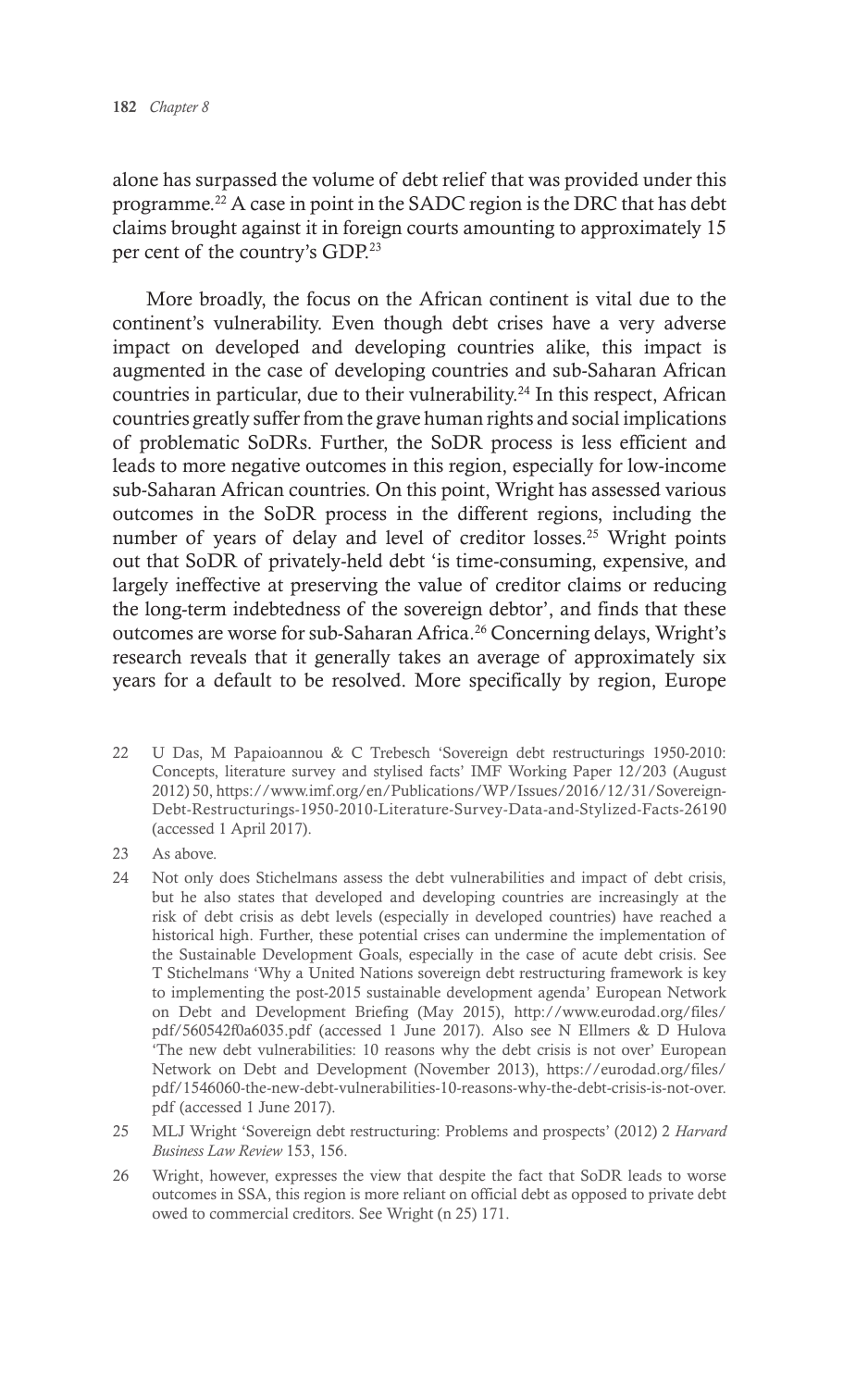and Central Asia take about four and a half years; Latin America and the Caribbean take approximately seven and a half years; while for sub-Saharan Africa, the average duration is much longer (approximately eight and a half years). $27$ 

Finally, commercial debt presents unique and complex problems during and after restructuring, even more so than concessional loan debt. For sub-Saharan African countries, these problems may have additional and even greater implications for a region that is already dealing with the heavy weight of extreme poverty levels and structural weaknesses in public institutional frameworks and good governance.<sup>28</sup> As such, the impact of a gap in the global governance of SoDR is mostly encountered by the citizens of a debtor that is forced to reallocate funds in the national budget that could have been utilised for education, health care and other social services to pay its debts, sometimes to a single creditor.<sup>29</sup> As such, in the absence of an international framework or policy coordination, the future restructurings of sovereign commercial debt owed to private creditors will result in escalated costs, including some unintended human rights, environmental and social costs that are caused by the problems of fragmentation, fairness and procrastination that plague the process. Lowincome sub-Saharan African countries are among the most vulnerable to these additional costs which include not only the economic and political costs of SoDR, but also the social costs, including the human rights impact and the environmental costs. This justifies the need to explore the reform of the international sovereign debt landscape.

## 8.3 Is there a missing link between sovereign debt and human rights in the legal discourse?

The law on human rights and sovereign debt have historically been treated as two distinct fields. This is especially so for foreign sovereign debt. From a historical perspective, after World War II right up to the 1990s, human rights and sovereign debt were not only treated as two unrelated

<sup>27</sup> Wright (n 25) 169-170.

<sup>28</sup> I Husain & J Underwood 'The debt of sub-Saharan Africa: Problems and solutions' (9 July 1991), http://www.radioradicale.it/exagora/the-debt-of-sub-saharan-africaproblems-and-solutions (accessed 1 August 2017). According to the World Bank, although poverty on the continent has reduced in percentage (from 56% in 1990 to 43% in 2012) these statistics are somewhat misleading as there actually are more poor people today because of increased population growth. Further, out of the world's top 10 most unequal countries, seven are African countries. See World Bank 'While poverty in Africa has declined, number of poor has increased' (March 2016), http:// www.worldbank.org/en/region/afr/publication/poverty-rising-africa-poverty-report (accessed 1 August 2017).

<sup>29</sup> Bradlow (n 3) 202.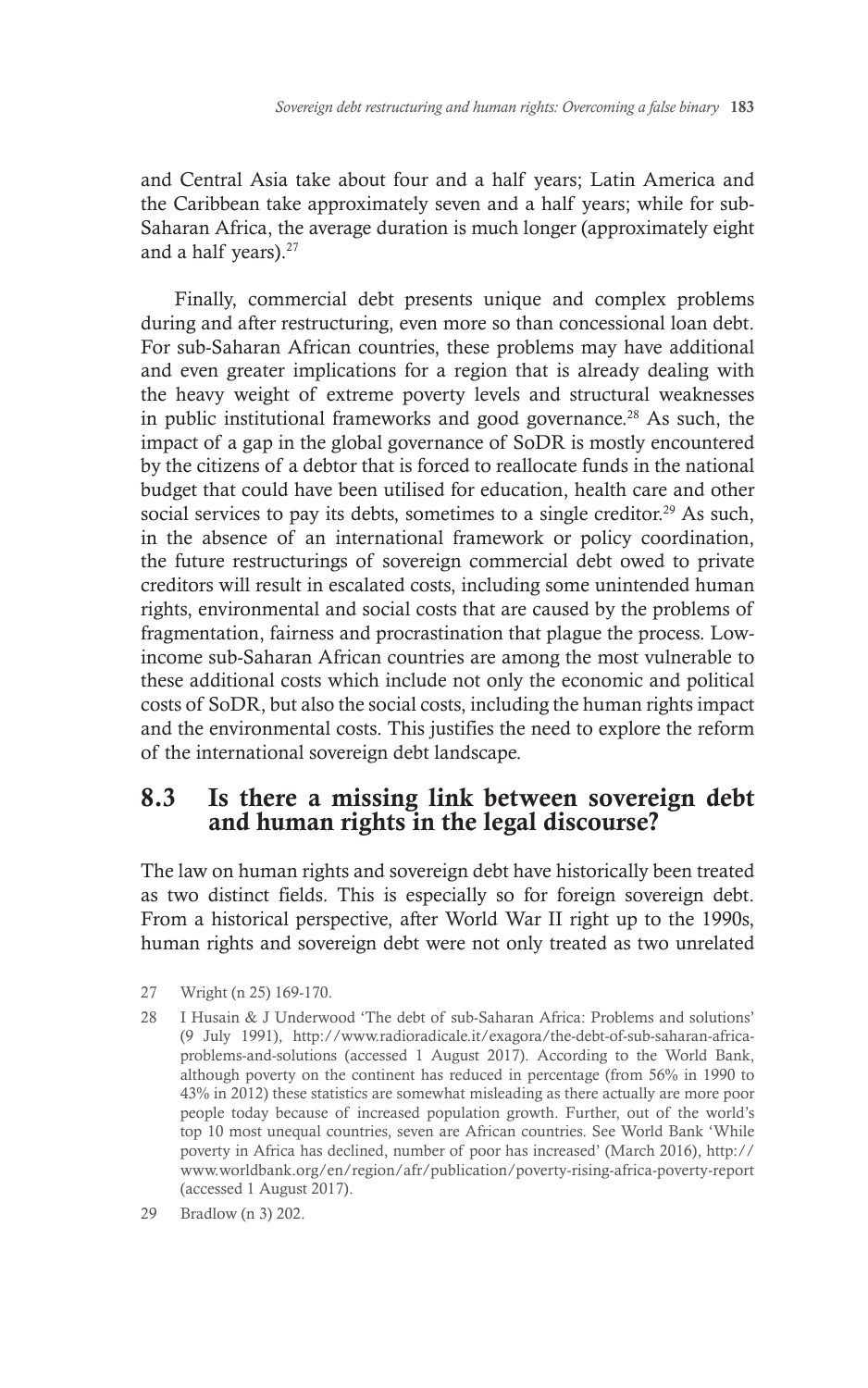fields but, as Kampel observes, only limited and isolated efforts were made to link them.30 Despite over-indebtedness in developing countries in the 1970s and 1980s, Kampel opines that the connection between overindebtedness and human rights was generally overlooked.31 Instead, the Bretton Woods institutions (the International Monetary Fund (IMF) and World Bank) responded to debt sustainability concerns by introducing structural adjustment programmes (SAPs), which were criticised as not being sufficiently considerate of human rights outcomes.32 It was only in the mid-1990s that a more explicit link was made between the scale of developing country debt and the impact of debt repayment on human rights, resulting in debt relief programmes. It was then that more focus was given to the human rights impacts of the previous SAPs and conditionality of multilateral lenders such as the IMF. However, there now is a wealth of scholarly works on the human rights impact of SAPs and criticisms of Bretton Wood policies in general.<sup>33</sup> Various authors have likewise now noted the negative and positive human rights impacts and outcomes in different HIPC and MDRI countries.<sup>34</sup>

- 30 D Kampel & LatMa Research Team 'Sovereign debt restructuring and the right to development' Global Campus of Human Rights Research Programme (2014-2015) 1, https://gchumanrights.org/tl\_files/EIUC%20MEDIA/Global%20Campus%20 of%20Regional%20Masters/research/2014-15/3.pdf (accessed 1 June 2016).
- 31 As above. While there indeed is a noticeable gap in the literature on human rights and sovereign debt in the above-mentioned era, there are some important scholarly works that came out in this era that explored the impact of structural adjustment and social welfare. Of note, see GA Cornia, R Jolly & F Stewart (eds) *Adjustment with a human face: Country case studies* (1987).
- 32 Kampel (n 30) 1.
- 33 There is a link between the structural adjustment programmes and human rights impact. In some cases these programmes directly cause a negative impact as they aggravate a broad spectrum of rights including economic, social and cultural rights, civil and political rights, environmental rights and the right to self-determination. Negative human rights outcomes of IMF policies have been noted by other authors more recently, including Stubbs and Kentikelenis, who provide an outline of human rights implications of IFI lending conditionality and set out the direct and indirect impacts on the right to health, labour rights, civil and political rights; T Stubbs & A Kentikelenis 'Conditionality and sovereign debt' in I Bantekas & and C Lumina (eds) *Sovereign debt and human rights* (2018) 359-380. Also see AE Kentikelenis & L Seabrooke 'The policies of the world polity: Script-writing in international organisations' (2017) 82 *American Sociological Review*1065; DD Bradlow 'The World Bank, the IMF, and human rights' (1996) 6 *Transactional Law and Contemporary Problems* 47, 72-78; DD Bradlow 'Stuffing new wine into old bottles: The troubling case of the IMF' (2001) 3 *Journal of International Banking Regulation* 3-6; and DB Braaten 'Ambivalent engagement: Human rights and multilateral development banks' in S Park & JR Strand (eds) *Global economic governance and the development practices of the multilateral development banks* (2015) 99-118. Also see M Darrow *Between light and shadow: The World Bank, the International Monetary Fund and international human rights law (Studies in international law*) (2006).
- 34 Among the articles that discuss the success of the 'aid machinery' are MA Weiss 'The multilateral debt relief initiative' CRS Report for Congress (11 June 2012) 2, https://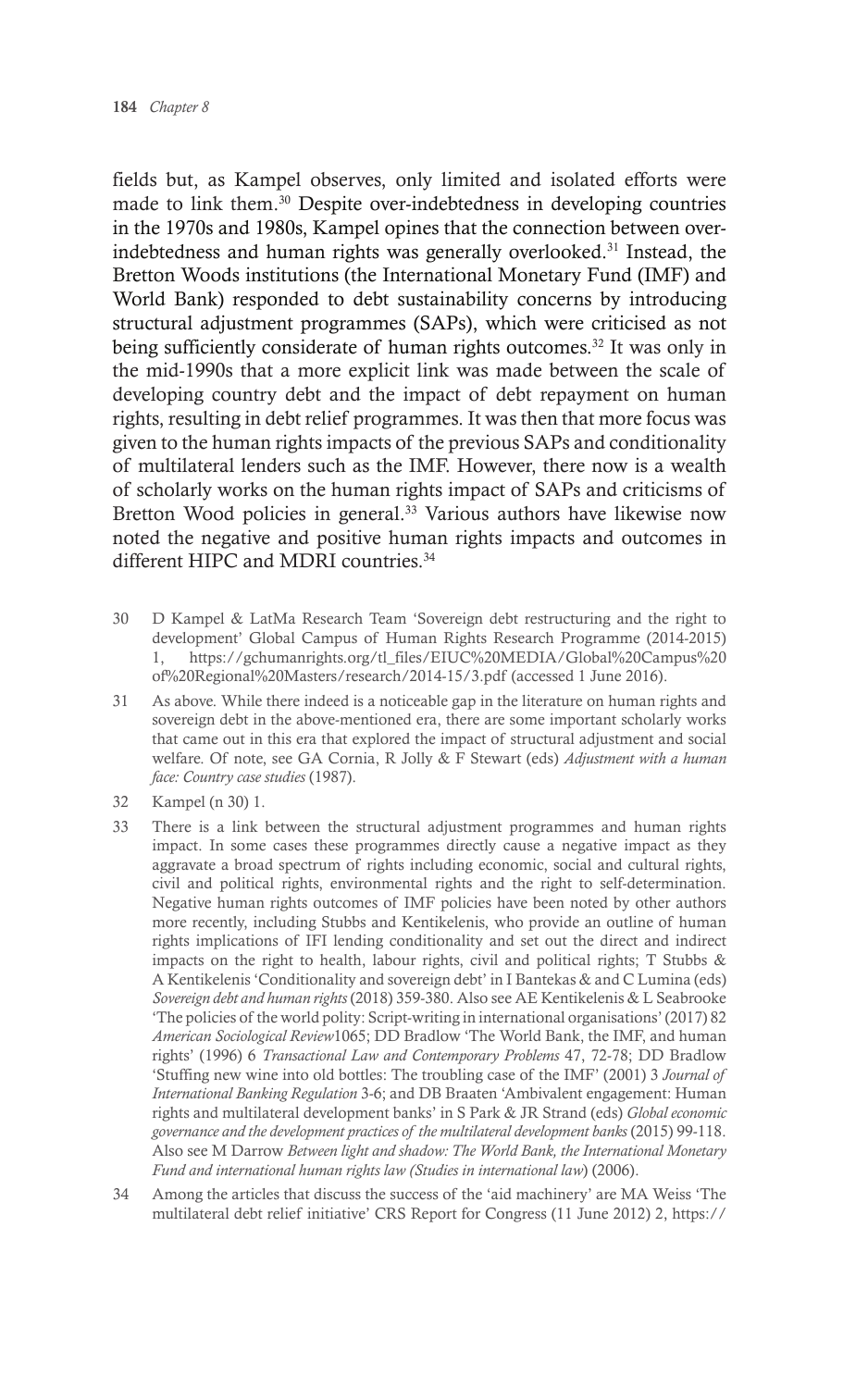The interconnections between the fields of sovereign debt and human rights have become of greater focus in the more recent years. This has, first, been reflected by the work of the UN Independent Expert on the Effects of Foreign Debt and other Related International Financial Obligations of States on the Full Enjoyment of all Human Rights, particularly Economic, Social and Cultural (UN Independent Expert).<sup>35</sup> In addition, scholarly works that explore the interconnection between these two fields have been written in recent years.<sup>36</sup> From the legal literature it is evident that the human rights approach to sovereign debt first requires defining the underlying link between sovereign finance and human rights and, second, it involves a determination of the legal implications flowing therein.<sup>37</sup> Bohoslavsky and  $\Box$  erni $\Box$  acknowledge that the legal theory that links sovereign finance and human rights is both underdeveloped and backward.38 The authors note, among other observations, this gap exists because of (i) the difficulty in applying a multidisciplinary approach to two fields that have traditionally been treated as separate; (ii) the concern that factoring in human rights considerations when taking on loans will in effect 'politicise' what is viewed to be a purely technical financial issue; (iii) the challenge of tracing the use of borrowed funds and determining and quantifying the human rights obligations of states; and (iv) the fact that legal studies have only recently begun to link sovereign finance and human rights outcomes.<sup>39</sup>

I agree with the idea that there is a need for a stronger link between human rights and sovereign finance. Additionally, I find particular merit

fas.org/sgp/crs/row/RS22534.pdf (accessed 20 June 2016); S Isar 'Was the Highly Indebted Poor Country Initiative (HIPC) a success?' (2012) 9 *Journal of Sustainable Development* 107, 115; S Mustapha & A Prizzon 'Is debt sustainable in the post-HIPC era? A literature review' Overseas Development Institute (February 2014) 3, https:// www.odi.org/sites/odi.org.uk/files/odi-assets/publications-opinion-files/9105.pdf (accessed 19 November 2017).

- 35 The mandate of the Independent Expert was officially set out by the Commission on Human Rights in Resolution 2000/82, and further extended by the Human Rights Council in Resolution 7/4 (2008), which not only renamed the independent expert but also set out key thematic areas of focus to include the impact of debt on human rights and the state's policy-making ability. In addition to the key thematic areas, it also requested the Independent Expert to consider the link between debt and other areas such as trade and HIV, etc. Resolution 16/14 (2001) and Resolution 25/16) which both extended the mandate of the Independent Expert for an additional three years.
- 36 See JP Bohoslavsky & JL Černič (eds) *Making sovereign debt and human rights and finance work* (2014); Bantekas & Lumina (n 33).
- 37 JP Bohoslavsky & JL Černič 'Placing human rights at the centre of sovereign financing' in Bohoslavsky & Černič (n 36) 3.
- 38 As above.
- 39 Bohoslavsky & Černič (n 37) 4.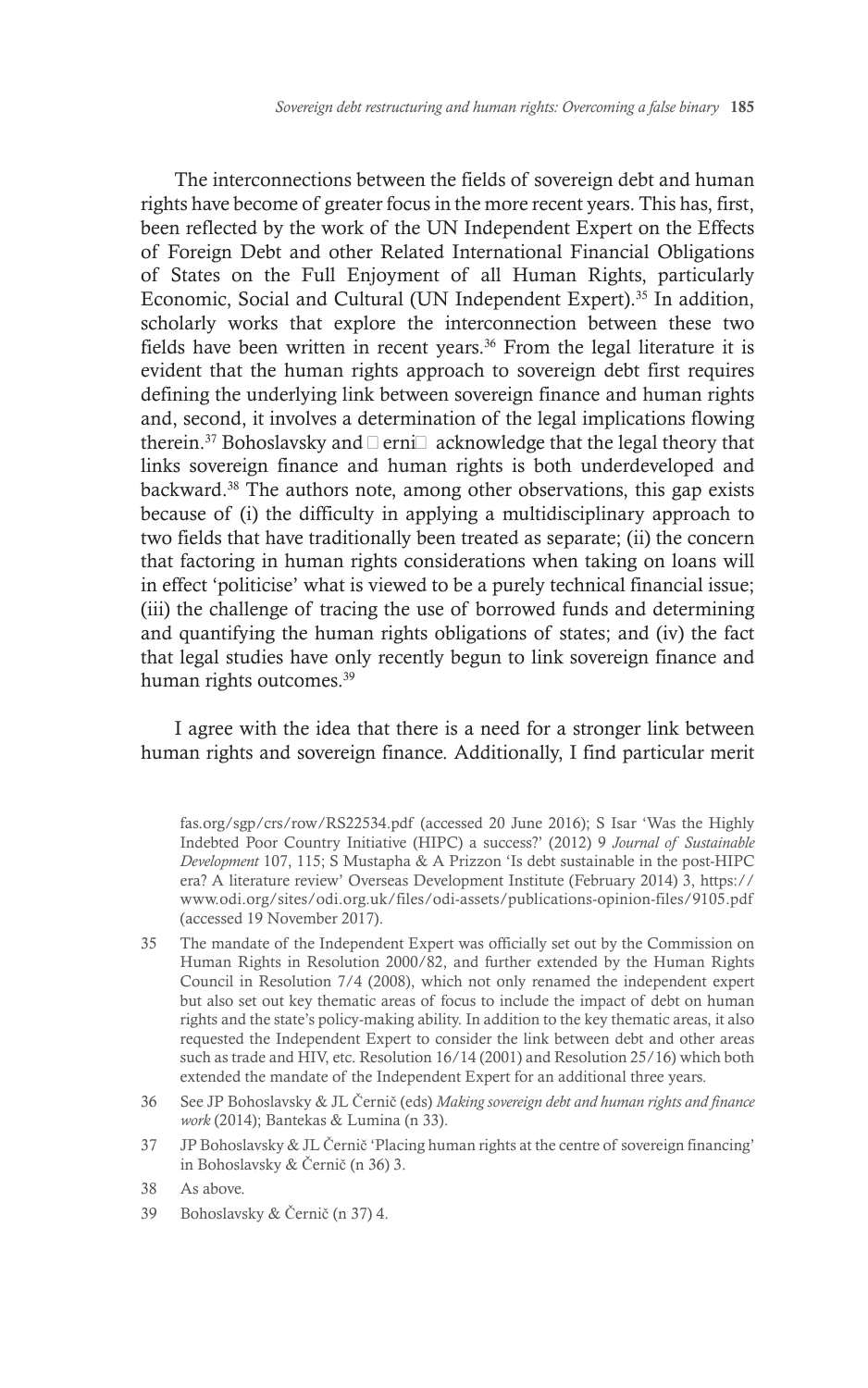in the first, third and fourth arguments by Bohoslavsky and  $\Box$  erni $\Box$ listed above. However, I believe that the second observation raises some additional perspectives that should be acknowledged. Of note is that while indeed it is true that the human rights approach has been unpopular with the financial sector, there are noticeable exceptions as some developments have occurred in this space, particularly the fact that several large banks have human rights policies/statements.<sup>40</sup>

In linking human rights and sovereign debt, Bantekas and Lumina not only observe the fragmentation between these disciplines but go as far as noting 'hostility between the "opposing" camps (ie human rights and commercial lawyers)'.41 Among the reasons Bantekas and Lumina cite for the relatively-independent evolution of the two fields is what they describe, on the one hand, as the 'professionalisation and over-specialisation of human rights' which has culminated in a culture and drafting language that is little understood by those not immersed in human rights.<sup>42</sup> In this respect, they observe that this over-specialisation has resulted in 'a limited understanding of human suffering outside the specific context of existing human rights treaties'.<sup>43</sup> On the other hand, the discipline of human rights

- 40 As illustrations of the banks with human rights policies or statements, see Standard Bank Group 'Standard Bank Group statement on human rights', https://www. standardbank.com/static\_file/StandardBankGroup/Who%20we%20are/Our%20 values%20and%20code%20of%20ethics/PDFs/Human%20Rights%20Statement%20 PDF.pdf (accessed 2 June 2020); 'Deutsche Bank statement on human rights', https:// www.banktrack.org/download/deutsche\_bank\_human\_rights\_statement\_1\_pdf/ deutschebankhumanrightsstatement.pdf (accessed 10 May 2020); 'Credit Suisse statement on human rights', https://www.banktrack.org/download/statement\_ on\_human\_rights\_10/190305humanrightsstatementmarch2019.pdf (accessed 10 May 2020); Bank of America 'Bank of America human rights statement', https:// about.bankofamerica.com/assets/pdf/human-rights-statement.pdf (accessed 10 May 2020); 'Citi statement on human rights' (November 2018), https://www. citigroup.com/citi/citizen/data/citi\_statement\_on\_human\_rights.pdf (accessed 10 May 2020); Deutsche Bank 'Human rights', https://www.db.com/newsroom/ en/human-rights.htm; Lloyds Banking Group 'Human Rights Policy Statement', https://www.lloydsbankinggroup.com/globalassets/our-group/responsible-business/ reporting-centre/humanrightspolicystatement-180222.pdf (accessed 2 June 2020). For further discussion on the human rights obligations on international financial institutions, see DD Bradlow 'A human rights-based approach to international financial regulatory standards' (2018) 171 *Articles in Law Reviews and Other Academic Journals* 940, https://digitalcommons.wcl.american.edu/cgi/viewcontent.cgi?article= 1948&context=facsch\_lawrev (accessed 10 May 2019); and M Aizawa, DD Bradlow & M Wachenfeld 'International financial regulatory standards and human rights: Connecting the dots' (2018) 15 *Manchester Journal of International Economic Law* 2.
- 41 I Bantekas & C Lumina 'Sovereign debt and human rights: An introduction' in Bantekas & Lumina (n 33) 1.
- 42 As above.
- 43 As above.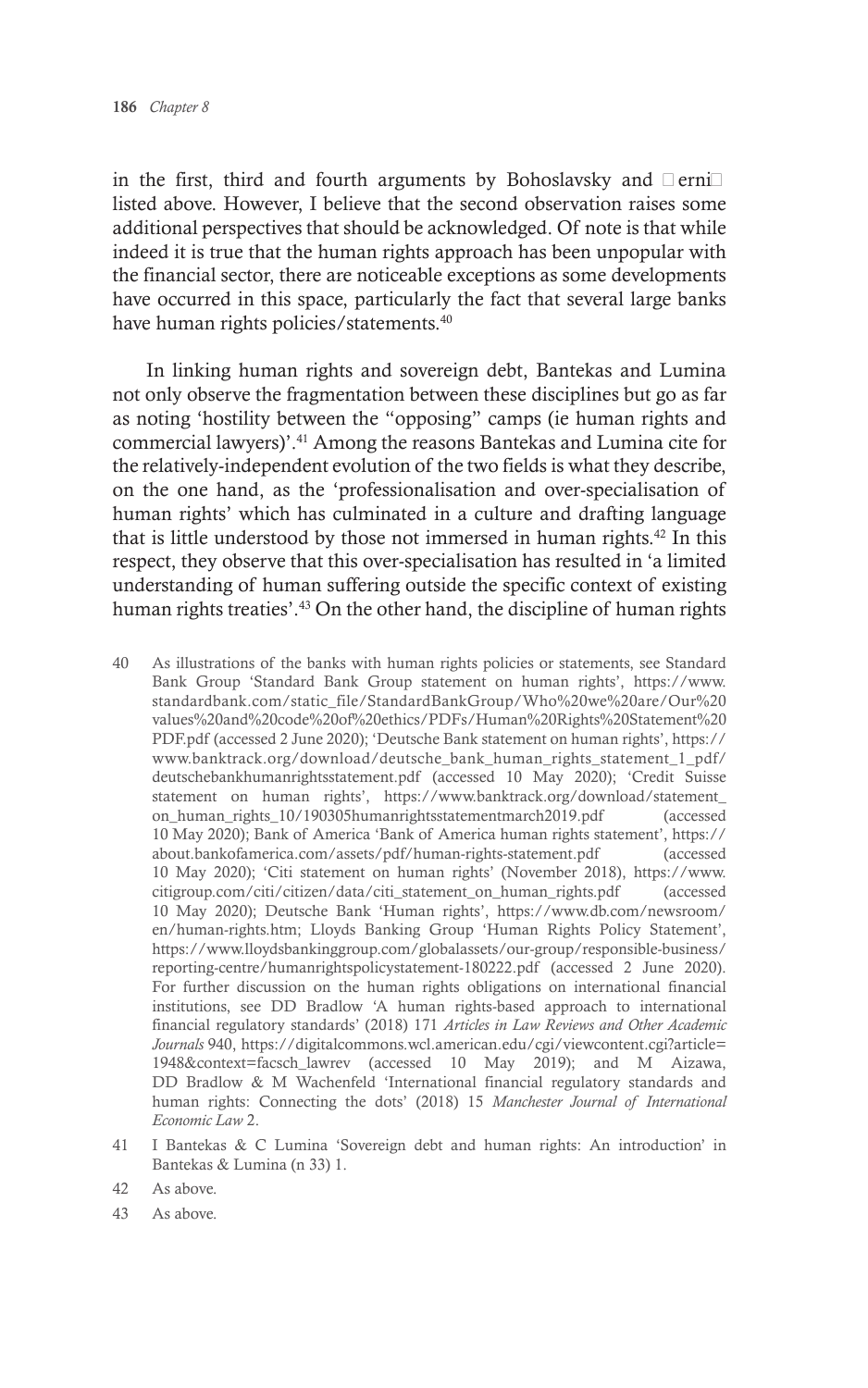may be perceived as playing 'a fringed part in this process' by commercial lawyers, who treat sovereign debt as a purely commercial transaction.<sup>44</sup> As a result, commercial lawyers may see no reason to give human rights issues 'professional remit'.45 Instead, they may find that human rights law opposes the interests of the commercial parties.46 These factors are said to have limited the link between human rights law and other fields such as debt restructuring, despite what now seems to be a visible link.

In addition to different approaches between 'human rights lawyers' and 'commercial lawyers', there is also a noticeable difference in opinions between developed and developing countries on whether sovereign debt is a human rights issue. Lumina observes that this difference is apparent in the voting patterns of countries participating in the United Nations (UN) Human Rights Council in which two issues stand out, namely, (i) the idea that sovereign debt is not a human rights issue and resultantly is the notion that (ii) debt-related issues should not be discussed at the UN Human Rights Council.47 For instance, in its vote on the resolution on the mandate on the UN Independent Expert, the US reiterated its concern that debt should not be treated as a human rights issue but rather concerned a commercial relationship between the debtor and creditor.<sup>48</sup> The US felt that the focus on the subject of sovereign debt by the Human Rights Council was not only misplaced, as other financial institutional setups are more suited to deal with sovereign debt.<sup>49</sup> However, the US also unduly side-tracked the Human Rights Council's attention and financial resources from what it described as 'serious human rights issues that more urgently require our attention'.<sup>50</sup> This, in effect, was confirmation of the rejection that sovereign debt is, and at the very least raises human rights implications. Likewise, the US again in 2017 reiterated its view that the Human Rights Council was dealing with subject matters that are both

- 44 As above.
- 45 As above.
- 46 As above.
- 47 C Lumina 'Sovereign debt and human rights: Making the connection' in Bantekas & Lumina (n 33) 173.
- 48 Human Rights Council 'US EOV on foreign debt as a human rights problem, explanation of vote of the United States of America, Mandate of the Independent Expert on the Effects of Foreign Debt and other Related International Financial Obligations of States on the Full Enjoyment of all Human Rights, particularly Economic, Social and Cultural' 16th session Human Rights Council (23 March 2011). Also see C Lumina 'Chapter 21: Sovereign debt and human rights' in UN Human Rights Office of High Commissioner *Realising the right to development: Essays in commemoration of 25 years of the United Nations Declaration on the Right to Development* (2013) 291.
- 49 As above.
- 50 Human Rights Council (n 48).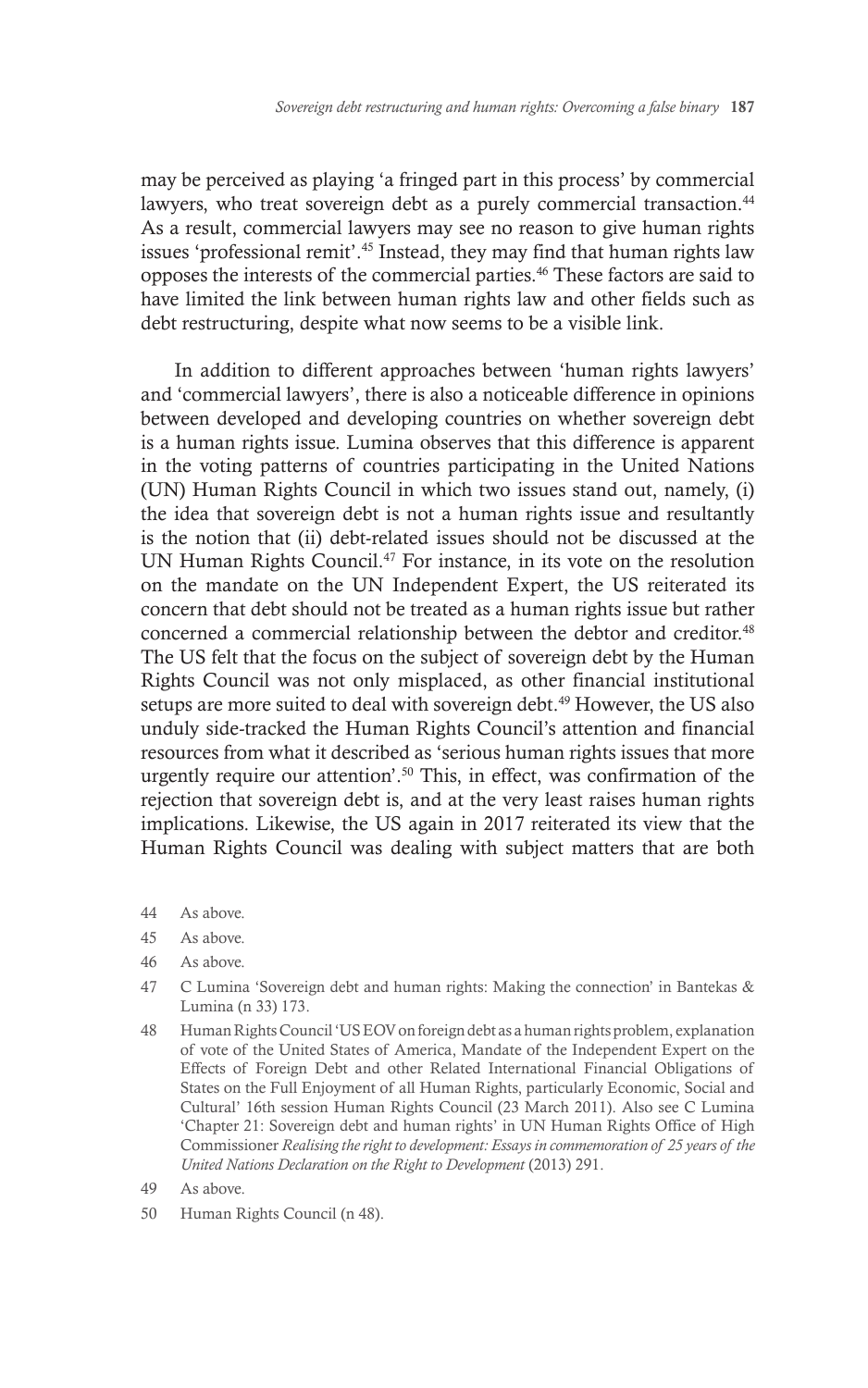too technical and outside its scope, including sovereign debt.<sup>51</sup> The same view has also been expressed by the European Union (EU) member states, which opposed United Nations General Assembly (UNGA) Resolution on Draft Principles on Sovereign Debt Restructuring Process partly on the basis that the IMF was a more appropriate forum to deal with the complex issue of SoDR than the UN. $52$  Again, this is confirmation of the rejection by developed countries of the classification of sovereign debt as a human rights issue which, if considered as such, would make it well within the mandate of UN organs. The question that may arise is the following: *If this viewpoint is correct, why have other historical efforts at sovereign workouts in*  what developed countries consider to be the suitable forums, not resulted in better *outcomes, especially for citizens of debtor countries?*

Furthermore, not only has the inadequacy of past approaches been noted in this and other studies, but efforts to develop an SDRM at the IMF was opposed for reasons including the fear of a conflict of interest arising from the Fund's dual role as a lender of last resort and administrator of the SDRM. In exploring this, Lumina points out that despite the view by developed countries that different disciplines and institutional setups should tackle the issues of sovereign debt, from a historical perspective there has thus far been no evidence of better outcomes through any other system.53 Moreover, the position of developed countries is somewhat alarming because, after the 2008 global financial crisis and even now during the COVID-19 pandemic, it became evident that the challenges of debt and human rights affect developed and developing countries alike. By way of illustration, adjustment programmes that formed part of the Greek

51 This was reiterated in the 34th session Human Rights Council 'Explanation of vote of the United States of America on the Rights Council (n 48). This was reiterated in the 34th session Human Rights Council 'Explanation of vote of the United States of America on the negative impact of non-repatriation of illicit funds on foreign debt as a human rights problem' delivered by William T Mozdzierz (24 March 2017). See 'The United Nations Human Rights Council: Background and policy issues' Congressional Research Service (20 April 2020), https://fas.org/sgp/ crs/row/RL33608.pdf (accessed 10 June 2020).

52 Council of European Union 'EU common position on the UN draft resolution on draft basic principles on sovereign debt restructuring process' A/69/L.84 (2 September 2015) 4, http://data.consilium.europa.eu/doc/document/ST-11705-2015-INIT/en/ pdf (accessed 20 November 2016).

53 C Lumina 'Chapter 21: Sovereign debt and human rights' in UN Human Rights Office of High Commissioner (2013) (n 48) 291.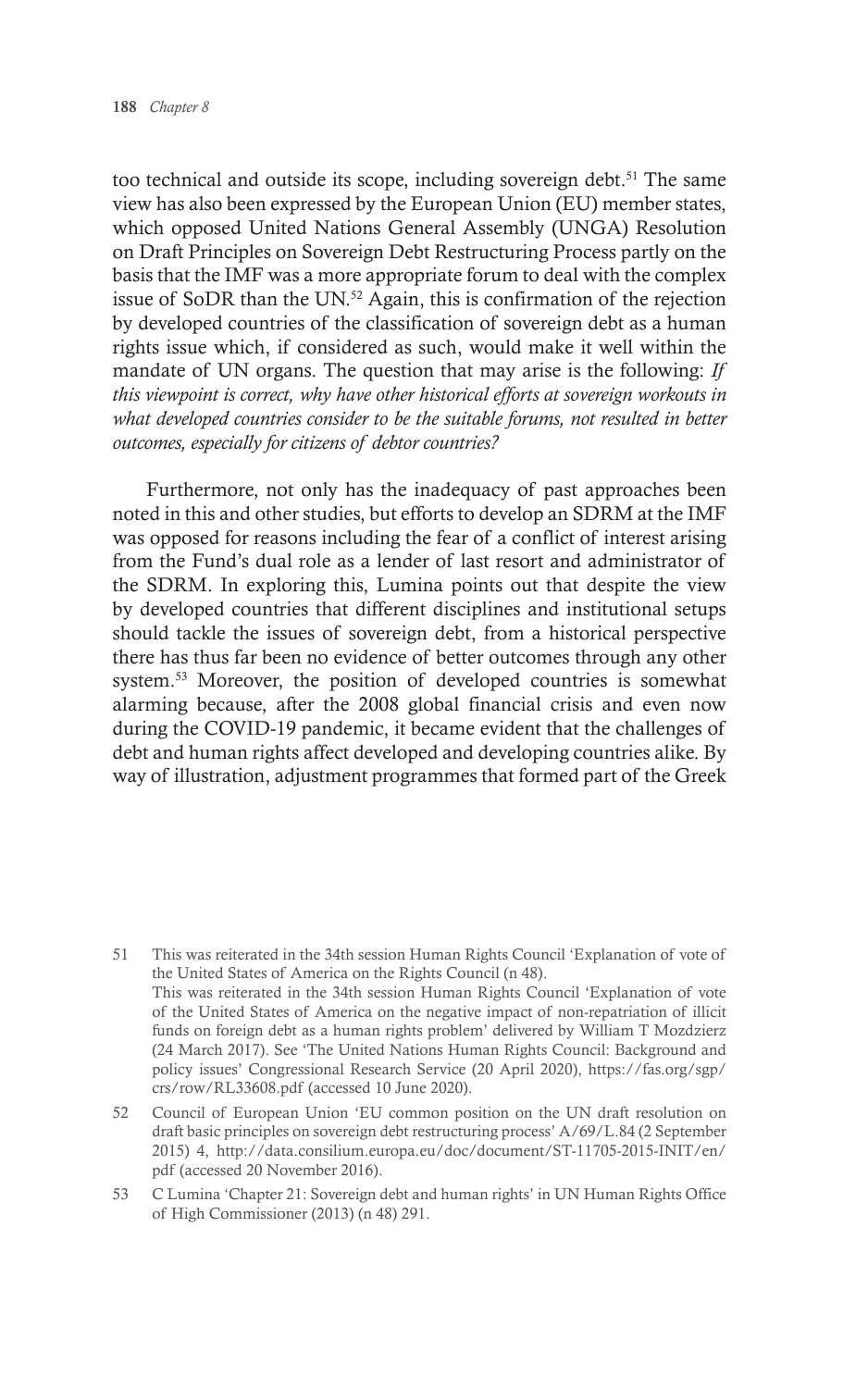SoDR led to a reduction in social spending and, as a result, impacted the realisation of economic, social and cultural rights in Greece.<sup>54</sup>

#### Concerning the view of the Global South, both a statutory and human rights-centred approach to the governance of SoDR is a more attractive option, as countries in this region are most affected by vulture

54 According to the UN Independent Expert, these austerity measures after 2010 did little to restore debt sustainability, and instead unemployment levels remained at 25%, while poverty levels increased. While some national efforts were made to enhance social security, the UN Independent Expert called for a 'a more holistic approach' which required the allocation of the 'limited available resources to bolster the real economy and close holes in the social security net and in the system of public health care'. UN Human Rights Office of the High Commissioner 'Greek crisis: Human rights should not stop at doors of international institutions, says UN expert' (2 June 2015), https://www.ohchr.org/EN/NewsEvents/Pages/DisplayNews.aspx?NewsID=16032 (accessed 15 May 2016). Civil society organisations have also pointed out the human rights impact on the 2008 financial crisis on European countries. Amnesty International notes the high costs of debt service that Greece payed (up to 45% of the GDP) and its negative impact on its human rights obligations. Also see S Ambast & K Gogou 'Eurozone governments need to recognise that Greece's debt is a human rights issue' (27 June 2018) Amnesty International, https://www.amnesty. org/en/latest/news/2018/06/eurozone-governments-need-to-recognise-thatgreeces-debt-is-a-human-rights-issue/ (accessed 19 July 2018). Also see Amnesty International 'Wrongful prescription: The impact of austerity measures on the right to health in Spain' (2018), https://www.amnesty.org/download/Documents/ EUR4181362018ENGLISH.PDF (accessed 1 November 2019). Various cases have arisen flowing from the Greek debt crisis at different fora, including at the European Court of Human Rights on the human rights impact on creditors of Greece's SoDR. Of note in this respect is the case of *Mamatas & Others v Greece* which is important because it will instructive to 'similarly-situated Eurozone sovereign in the future'. The case relates to claims made by creditors on the basis of a violation of the right to property (art 1 of the First Added Protocol to the European Convention on Human Rights) and non-discrimination (art 14 of the European Charter of Human Rights). The case related to the haircut imposed on bonds under the Private Sector Involvement (PSI) Agreement amounting to 53,5% of the nominal value and approximately 75% in net present value. This restructuring was imposed through a voting mechanism by legislative amendments for Greek state bonds. Amongst the issues ruled by the Court in *Mamatas*, it acknowledged the restrictions on the right to property on the basis on 'public emergency threatening the life of the nation' as per art 15 of the European Convention on Human Rights. However, the Court did not carry an assessment on what magnitude of debt crisis constitutes a public emergency and the elements that should be considered. In the case of Greece, the restructuring was seen as unavoidable and considered a public emergency. Additionally, the Court found that investors did not have a legitimate expectation to be paid in full at maturity of the bonds as the possibility of restructuring was made known since 2010. *Mamatas & Others v Hellenic Republic,* Greece App 63066/14 64297/14 66106/14 (ECHR, 21 July 2016). Also see LC Buchheit & MG Gulati 'Sovereign debt restructuring in Europe' Global Policy Special Issue: Ten Years after the Global Financial Crisis: Lessons Learned, Opportunities Missed 9 Vol 1 (2018) 68, https://onlinelibrary.wiley.com/doi/epdf/10.1111/1758-5899.12531 (accessed 15 May 2019). Also see S Grund 'Restructuring government debt under local law: The Greek experience and implications for investor protection in Europe' (2017) 12 *Capital Markets Law Journal* 253.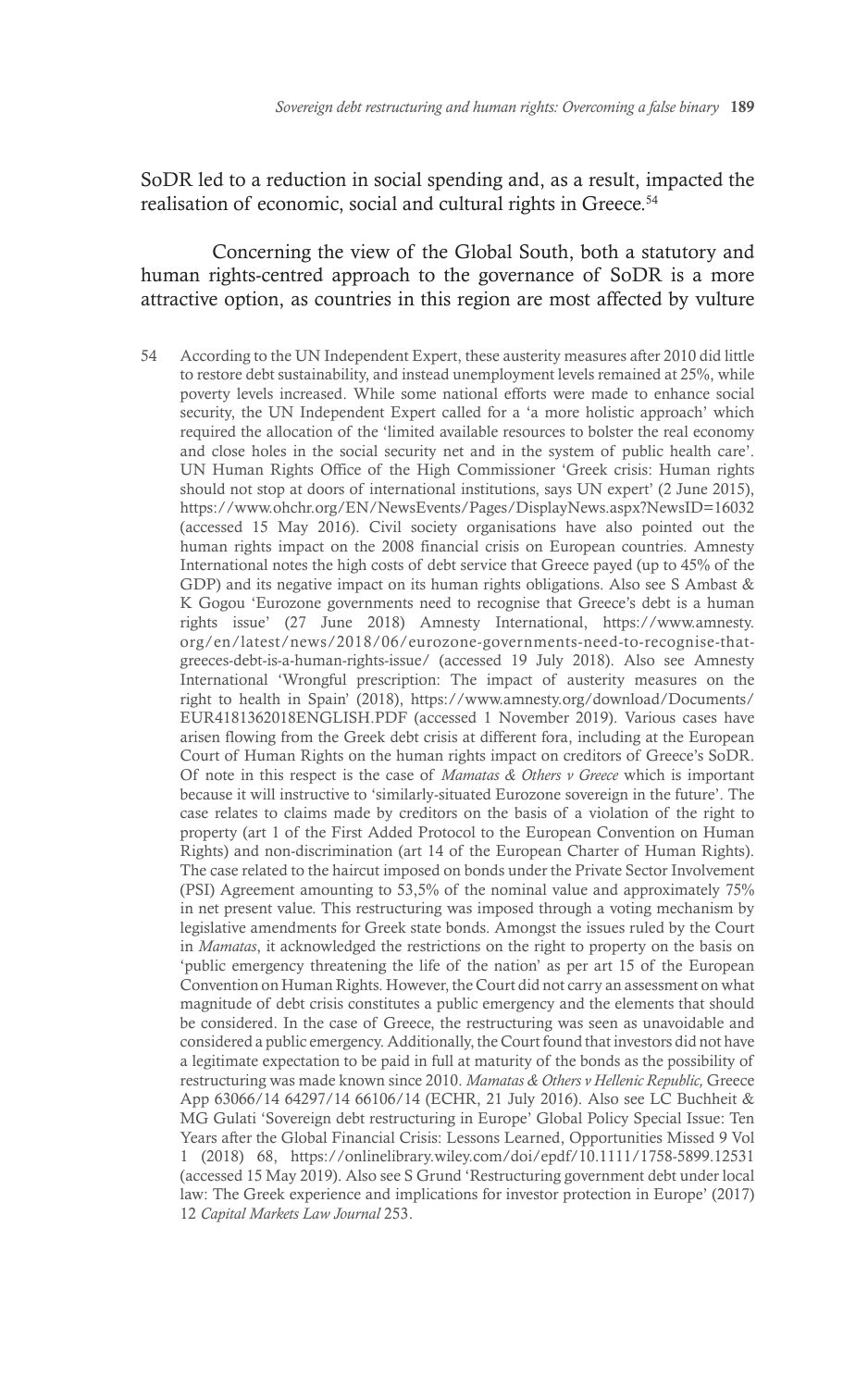fund litigation, particularly in Africa and Latin America.<sup>55</sup> One explanation for the preferred approach is that the Global South traditionally tends to mostly be debtor countries, and they feel the implications of sovereign debt in already impoverished communities. In addition, the eradication of poverty in African countries has been elusive in part due to the impact of over-indebtedness, and as such the issues of debt and human rights are not easily separated in the African context.

On the link between sovereign debt and human rights, Bohoslavsky and  $\Box$  erni $\Box$  note that while public debt can facilitate human capital development; infrastructure and social services, it can also enable significant human rights violations.<sup>56</sup> This connection between sovereign debt and human rights can be both direct and indirect. In the first instance of a direct connection, sovereign debt can be used to finance human rights violations such as 'funding death squads and death camps'.57 In the instance that these violations take place where there is a change in government in the debtor country, this may theoretically make a good case for an odious debt argument to justify cancelling the debt.<sup>58</sup> However, even if this is the case, there may be a preference for arguments arising from the more developed sphere of human rights law, than the less developed odious debt jurisprudence. While the term has been used in various contexts, the main argument behind the legal doctrine of 'odious debt' is that 'sovereign debt incurred without the consent of the people and not benefiting the people is odious and should not be transferable to a successor government, especially if creditors are aware of these facts in advance'.59

- 55 The view of the Global South is evident in the statement made on behalf of the Group of 77 and China by JV Bainimaramam, who noted that with the failings of the contractual approach, as evident through vulture fund litigation, a human rights approach is preferred. He also reiterated the requirement of parties in a restructuring process to respect human rights obligations, as set out in the UN Guiding Principles on Foreign Debt and Human Rights. See 'Lessons learned from debt crisis and ongoing work on sovereign debt restructuring and debt resolution mechanism' Special High Level Meeting of ECOSOC, New York (April 2013), http://www.g77.org/statement/ getstatement.php?id=130423 (accessed 15 May 2016).
- 56 Bohoslavsky & Černič (n 37) 1.
- 57 Bohoslavsky & Černič (n 37) 2.
- 58 For an overview of the doctrine of odious debt, see CG Paulus 'The concept of "odious debt": A historical survey' (2007) 179 *Duke Law School Legal Studies Paper*; T Wyler 'Wiping the slate: Maintaining capital markets while addressing the odious debt dilemma' (2008) 29 *University of Pennsylvania Journal of International Law* 947; S Ludington, M Gulati & A L. Brophy 'Applied legal history: Demystifying the doctrine of odious debts' (2010) 11 *Theoretical Inquiries in Law* 247; A Khalfan, J King & B Thomas 'Advancing the odious debt doctrine' Centre for International Sustainable Development Law (11 March 2003).
- 59 Two examples in the SADC region that may potentially be considered odious debt in the SADC region are (i) the debts accrued on behalf of the DRC by Mobutu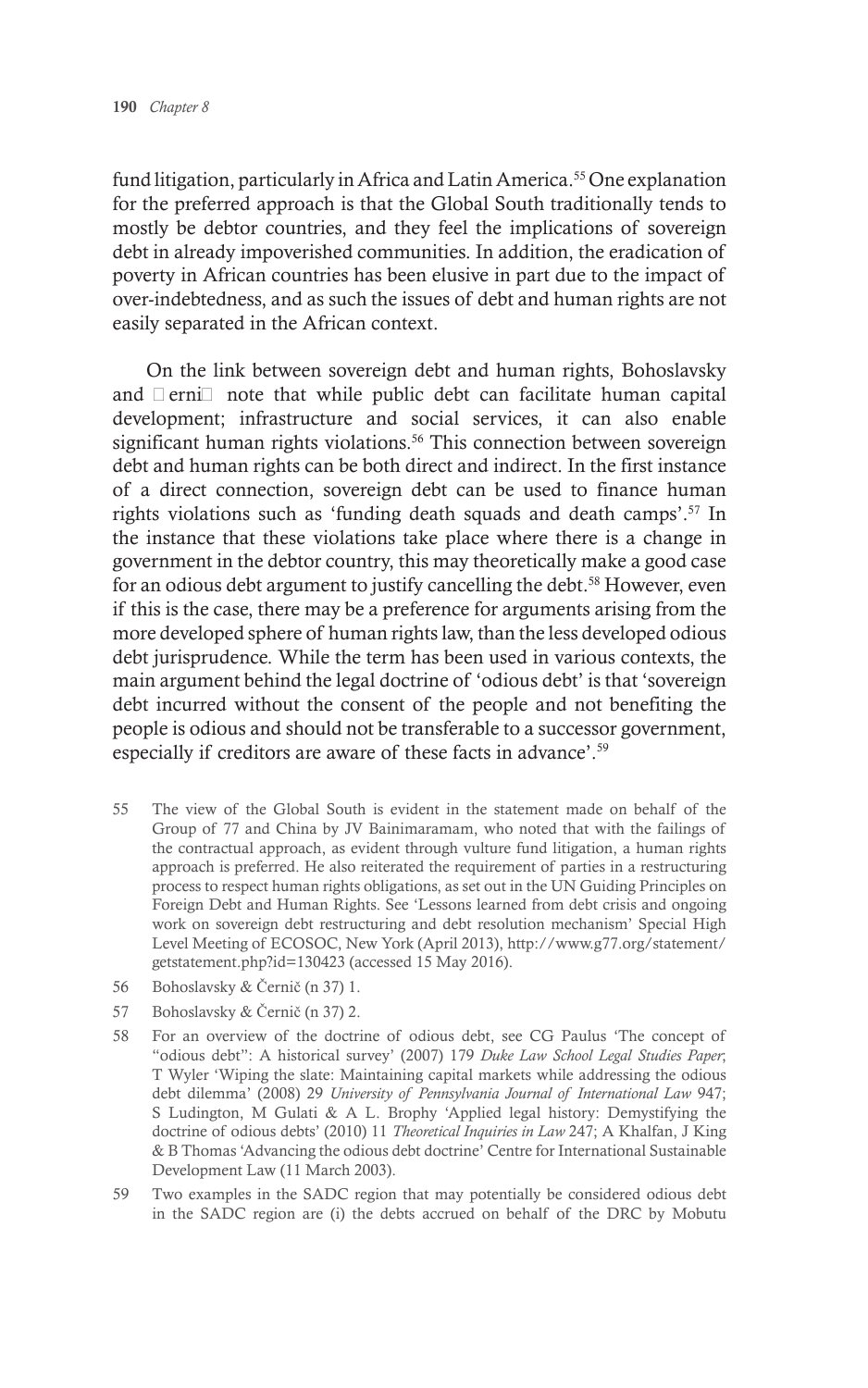There also is an evident link between sovereign debt and the enjoyment of economic, social and cultural rights when the limited resources of the debtor country, which could have been directed to economic, social and cultural or civil and political rights spending, instead are diverted to debt servicing.<sup>60</sup> The indirect link between sovereign debt and human rights may arise where there is a restructuring that results in 'a factual loss of sovereignty over their [the sovereign debtor's] economic and social policies and in the imposition of policies with potentially negative consequences for the protection of social rights'.<sup>61</sup> In this respect, Bantekas and Lumina correctly note that where the interests of lenders influence debt management, a sovereign borrower will reconfigure its 'revenue-generation power ... in such a way to create annual surplus'.62 This surplus may be generated in a manner that hampers the delivery of social services through, for instance, social spending cuts and the imposition of retrogressive taxes. The relationship between debt and the enjoyment of human rights is not always clear andless clear at times, is the relationship between SoDR and human rights. The following part attempts to connect the dots.

### **8.4** Connecting the dots: Assessing the interface between debt restructuring and human rights

#### 8.4.1 The impact of sovereign debt restructuring on the enjoyment of human rights

The previous part of this chapter demonstrated the general missing link between human rights and debt in legal discourse. It also established the notion that sovereign debt indeed is a human rights issue. Flowing from that assessment, the task in this part is to focus on the link between human rights and SoDR of privately-held debt. The starting point of this assessment is the notion that the SoDR process broadly impacts the

Seseseko that was used to personally enrich himself; and (ii) the heavily-criticised debts acquired by the apartheid government of South Africa used to oppress the county's black population. However, the odious debt argument was not raised as a defence for non-repayment of debts in both instances, despite the potential of the argument. See M Kremer & S Jayachandran 'Odious debt' IMF Finance and Development Volume 39, Number 2 (June 2002), https://www.imf.org/external/pubs/ft/fandd/2002/06/ kremer.htm (accessed 10 April 2021).

<sup>60</sup> Lumina (n 48) 293.

<sup>61</sup> S Michalowski 'Sovereign debt and social rights: Legal reflections on a difficult relationship' (2008) 8 *Human Rights Law Review* 35, 39. Also see Lumina (n 48) 293.

<sup>62</sup> Bantekas & Lumina (n 41) 4.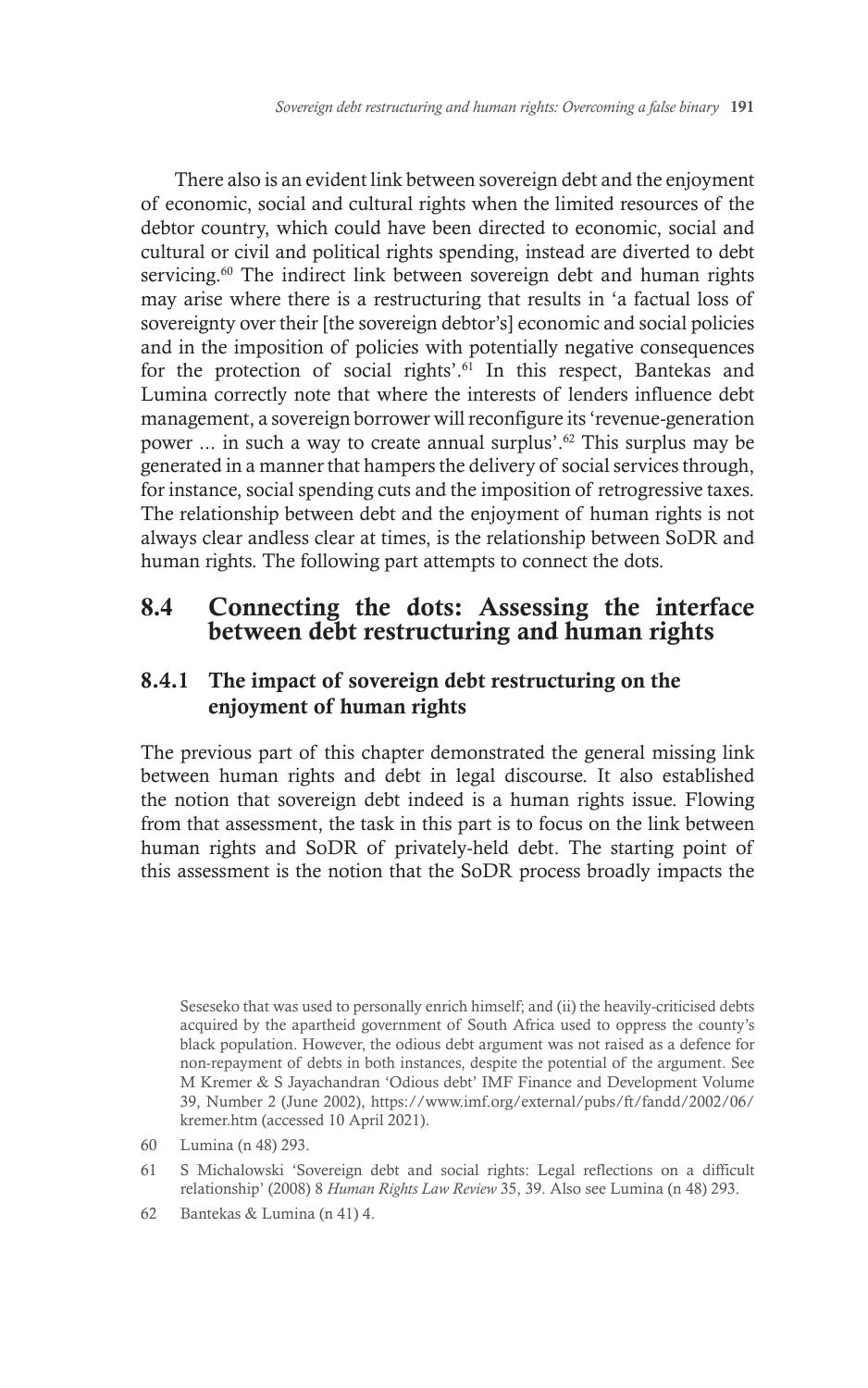different stakeholders (both the debtor and private creditors) in the process in different ways.<sup>63</sup>

#### *The human rights impact within the debtor state*

SoDR has an impact on the human rights of citizens of a debtor state because a debtor is in a more vulnerable economic position in a debt crisis. During this period, a debtor is made vulnerable by the contractual obligation to service the debt while it faces economic difficulties. Further vulnerability arises because a failure to meet contractual obligations may result in limitations in market access for additional financing, and even where new funding is possible, this may be at an excessively high cost. $64$ During this vulnerable time, there is an inevitably high likelihood that human rights will be negatively impacted. This may manifest in two broad ways:

- First, SoDR may have a direct impact on economic, social and cultural rights in the debtor state. This is mainly through the divergence of resources away from economic, social and cultural spending, to debt service. However, during an economic crisis, I do acknowledge that it is possible that the reduced spending on economic, social and cultural is because of the difficult economic situation in the country and because of choices the government makes in response and not necessarily because of debt service directly. The impact may be felt more by vulnerable groups, such as women and children.<sup>65</sup> In this respect, the broad discussion on economic, social and cultural rights and sovereign debt above also finds relevance in the perspective of SoDR.
- Second, concerning multilateral and bilateral debt, in particular, SoDR may come with structural adjustment and austerity programmes that require policy adjustments. Human rights may be negatively impacted by the introduction of austerity or retrogressive measures, which may decrease or restrict access to essential services such as education, healthcare, judicial systems and employment.

#### *The 'competing' rights of private creditors*

The current tension in SoDR may be described as 'how to balance the interests of creditors and debtors in ways that ensure states can respect their

65 Lumina (n 48) 295.

<sup>63</sup> Bradlow acknowledges the high probability of a negative human rights impact on different actors in the SoDR process and in particular notes the limited focus on sovereign creditors. Bradlow (n 3) 202.

<sup>64</sup> Bradlow (n 3) 202.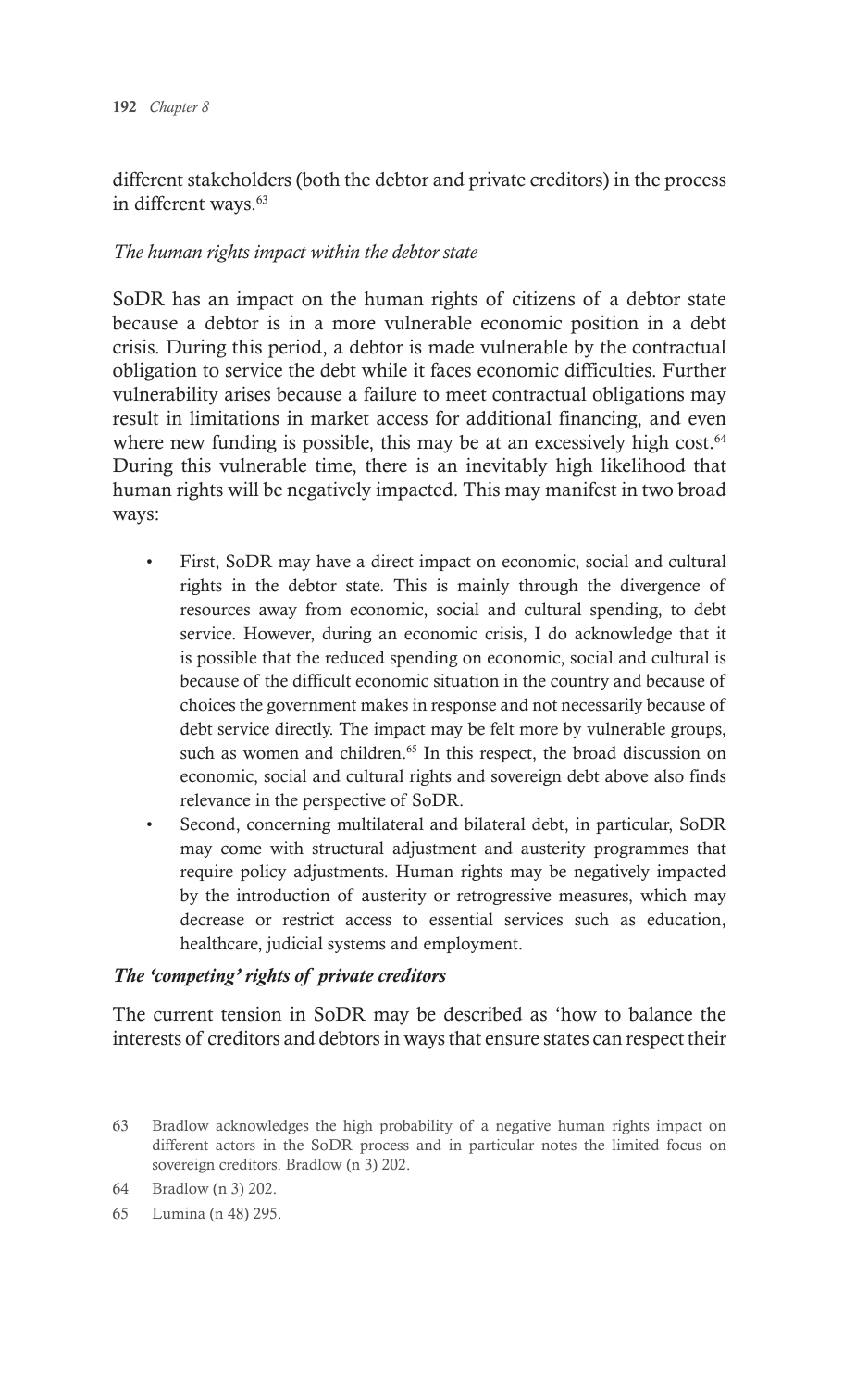obligations in the promotion and protection of rights'.66 In this respect, the use of privately-held debt raises the need to consider the human rights obligations of creditors, as well as the rights that may be affected, which is an issue that is not generally raised as a concern in the context of debt from multilateral and bilateral lenders.<sup>67</sup> As such, a balanced approach requires consideration not only of the rights of the citizens of the debtor that have been impacted, but also a consideration of the human rights impact on private creditors (individual bondholders). Private creditors are mainly institutional and include insurance funds and pension funds. As such behind these institutions sometimes are the savings of individuals such as pensioners. By way of illustration, Argentina's 2001 default directly affected the rights to social security of hundreds of thousands of Argentinian and Italian retirees.

The complexity that arises, however, is that this enquiry requires answering the question of *how the competing human rights of the populations of the debtor and rights of creditors should be balanced.* This question has thus far not been seen as a critical issue during the acquisition of the debt, less so in the restructuring process.

In SoDR, creditors are adversely affected by the financial losses arising from haircuts to the principal or interest rate, as well as from rescheduling and the costs of delays. From the perspective of private creditors, SoDR may be considered as an attack on their property rights. In some cases, depending on the nature of the creditor, the right to social security may also be impacted.68 Discussions on the impact of SoDR predominantly revolve around the effect on property rights. Although the right to property is contained in neither the International Covenant on Economic, Social and Cultural Rights (ICESCR) nor the International Covenant on Civil and Political Rights (ICCPR), it features in other international instruments.<sup>69</sup>

- 66 J Rossi 'Sovereign debt restructuring, national development and human rights' (2016) 13 *SUR International Journal on Human Rights* 185, 189.
- 67 Bradlow (n 3) 202. A major concern for some authors in the literature is what may be perceived as the limited consideration for creditor rights and SoDR. Porzecanski in particular believes that the limited consideration of property and creditor rights 'has led many contemporary human rights advocates down an infertile, if not inappropriate, intellectual and policy path'. See AC Porzecanski 'Human rights and sovereign debts in the context of property and creditor rights' in Bantekas & Lumina (n 33) 66.
- 68 Argentina's 2001 default by way of illustration directly affected the rights to social security of hundreds of thousands of Argentinian and Italian retirees. See Porzecanski (n 67) 65.
- 69 See ICESCR adopted by the UN General Assembly on 16 December 1966 by GA Resolution 2200A (XXI), https://treaties.un.org/doc/treaties/1976/01/19760103%20 09-57%20pm/ch\_iv\_03.pdf (accessed 10 April 2021). See ICCPR adopted by UN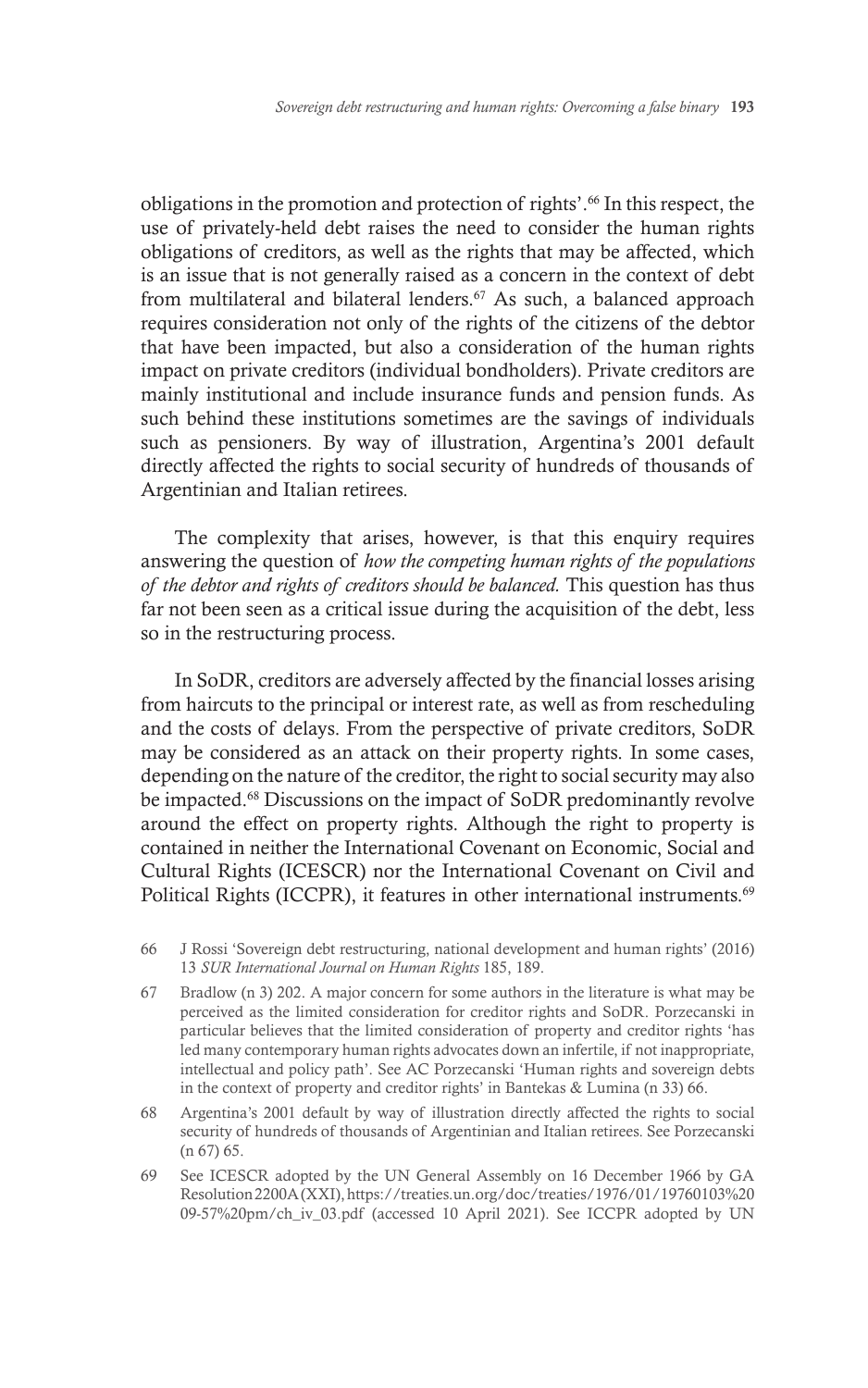The Universal Declaration of Human Rights (Universal Declaration), for instance, sets out that '[e]veryone has the right to own property alone as well as in association with others' and 'no one shall be arbitrarily deprived of his property'.70 The right to property is also contained in the African Charter on Human and Peoples' Rights (African Charter) which in article 14 sets out that 'the right to property shall be guaranteed. It may only be encroached upon in the interest of public need or in the general interest of the community and in accordance with the provisions of appropriate  $laws.<sup>71</sup>$ 

From the wording of the provisions on the right to property above, it is evident that property rights are not absolute and, in some instances, competing public interests may justify interference with the right to property. The property provision in article 14 of the African Charter has been criticised for having the most far-reaching 'claw-back provisions' that gives the state much more leeway to infringe on property rights while leaving room for weaker safeguards.<sup>72</sup> However, Golay and Cismas note that this far-reaching claw-back provision in the African Charter emanates from the continent's colonial past.73

In answering the central question of whether the SoDR process violates the property rights of a creditor, Goldmann observes that where creditors have accepted a restructuring package, there is no violation of rights as this process is both consensual and voluntary.<sup>74</sup> The challenge exists when the creditors do not accept a restructuring or when SoDR is unilateral. In this respect, the case of a unilateral default or restructuring,

General Assembly Resolution 2200A (XXI) on 16 December 1966, https://treaties. un.org/doc/publication/unts/volume%20999/volume-999-i-14668-english.pdf (accessed 10 April 2021).

- 70 See art 17 of UDHR. Further, the International Convention on the Elimination of All Forms of Racial Discrimination (1965) provides for the right to property as it pertains to racial discrimination in art 5(v). Likewise, the Convention on the Rights of Persons with Disabilities A/RES/61/106 (CRPD, 2006) provides for the right to property in the context of disabled persons in both arts 5(3) and 30(3).
- 71 African Charter on Human and Peoples' Rights adopted by the Organisation of African Union on 27 June 1981, https://www.achpr.org/legalinstruments/detail?id=49 (accessed 10 April 2021).
- 72 C Golay & I Cismas 'Legal opinion: The right to property from a human rights' International Centre for Human Rights and Democratic Development & Geneva Academy of International Humanitarian Law and Human Rights (2010) 6, https:// dspace.stir.ac.uk/bitstream/1893/21703/1/Golay%20and%20Cismas\_Working%20 Paper\_2010.pdf (accessed 15 May 2016).
- 73 Golay & Cismas (n 72).
- 74 M Goldmann 'Human rights and sovereign debt workouts' in Bohoslavsky & Černič (n 33) 86.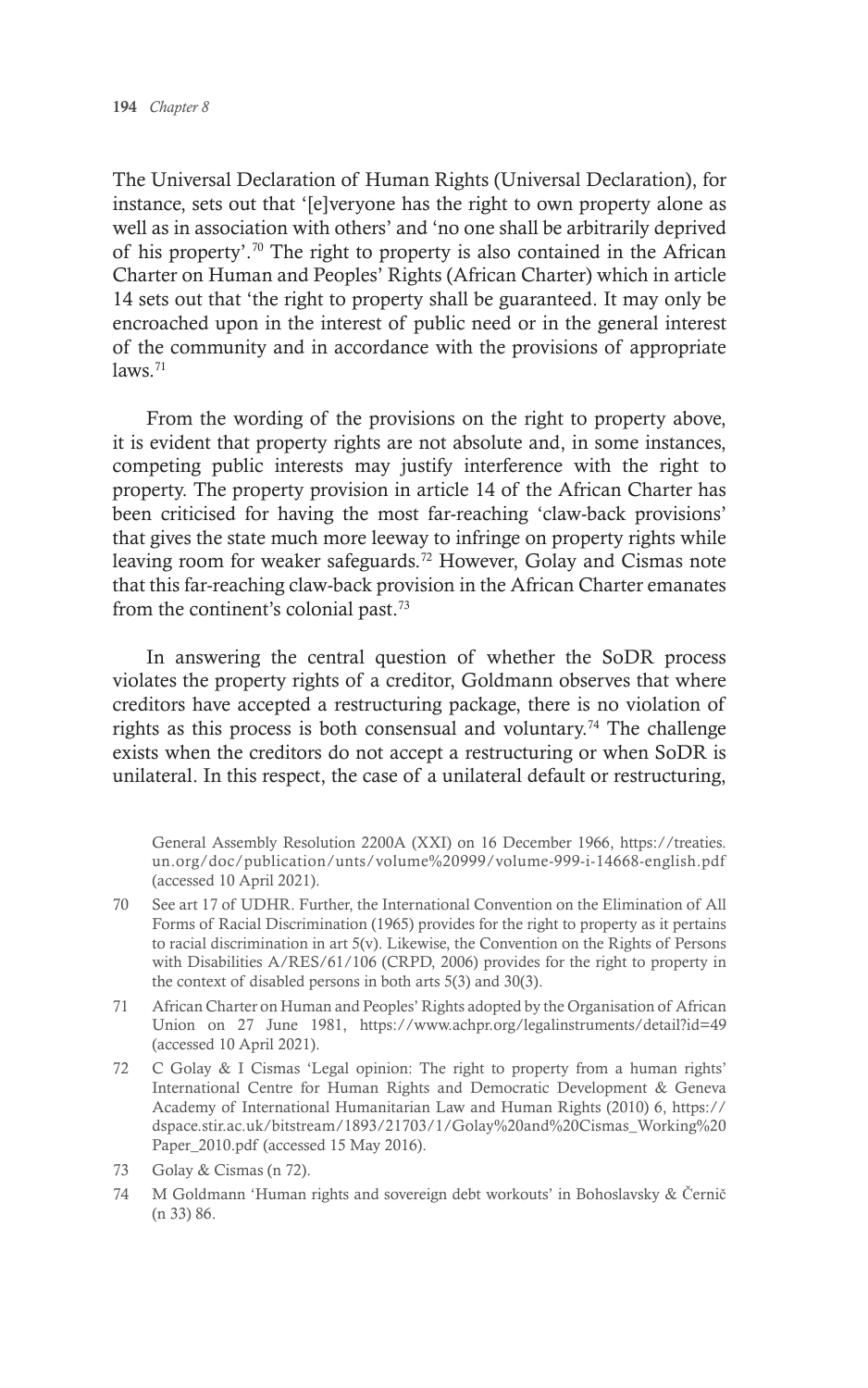in which the debtor in effect has repudiated its debt obligations, raises a different human rights concern. I share the view of Goldmann that a unilateral SoDR raises more of a procedural concern (the issue of due process) and not so much a substantive human rights issue –the violation of property rights.75

When it comes to private individuals as creditors, the difficulty is that it appears that there is a tug between the rights within the debtor state and those of creditors, which raises the question of who should assume the weight of over-indebtedness. On this tug, Porzecanski expresses his apprehension for what may be seen as a tendency to take the social and economic rights in the debtor more seriously than creditor rights.<sup>76</sup> Porzecanski harshly criticises the human rights approach that prioritises the human rights of the debtor population. In this respect, the main criticism has been on the position of the former UN Independent Expert, Lumina, who noted that '[i]t may be contended that states' responsibility to ensure the enjoyment of basic human rights may take priority over their debt-service obligations, particularly when such payments further limit the ability of states to fulfil their human rights obligations'.77

Moreover, Porzecanski finds fault with the view held by the former UN Independent Expert, Bohoslavsky, whose position is that two factors can limit the principle of the sanctity of contracts (*pacta sunt servanda*) – sovereignty and human rights.78 In this regard, Bohoslavsky notes that 'under certain circumstances, particularly when economic, social and cultural rights [are] at risk, the operation of contract[s] may not be sufficiently compelling to ask the populations of sovereign states to fully repay their debts in a timely manner'.79 In response to these views held by the former UN Independent Experts, as set out above, Porzecanski describes these as 'provocative opinions' as they 'lack legal justification', and also are 'counterproductive, especially given the increasingly heavier

- 75 As above.
- 76 Porzecanski feels that human rights laws are more honoured in the breach than in the observance in most parts of the world, principally because states accepted international standards governing the treatment of their own nationals in their own territory while reserving to themselves the sovereign right to enforce those rights as they saw fit. See Porzecanski (n 67) 66.
- 77 Lumina (n 77) 293.
- 78 UN 'Report of the Independent Expert on the Effects of Foreign Debt and other Related International Financial Obligations of States on the Full Enjoyment of all Human Rights, Particularly Economic, Social and Cultural Rights' (A/70/275 4 August 2015), as set out in Porzecanski (n 67) 63.
- 79 As above.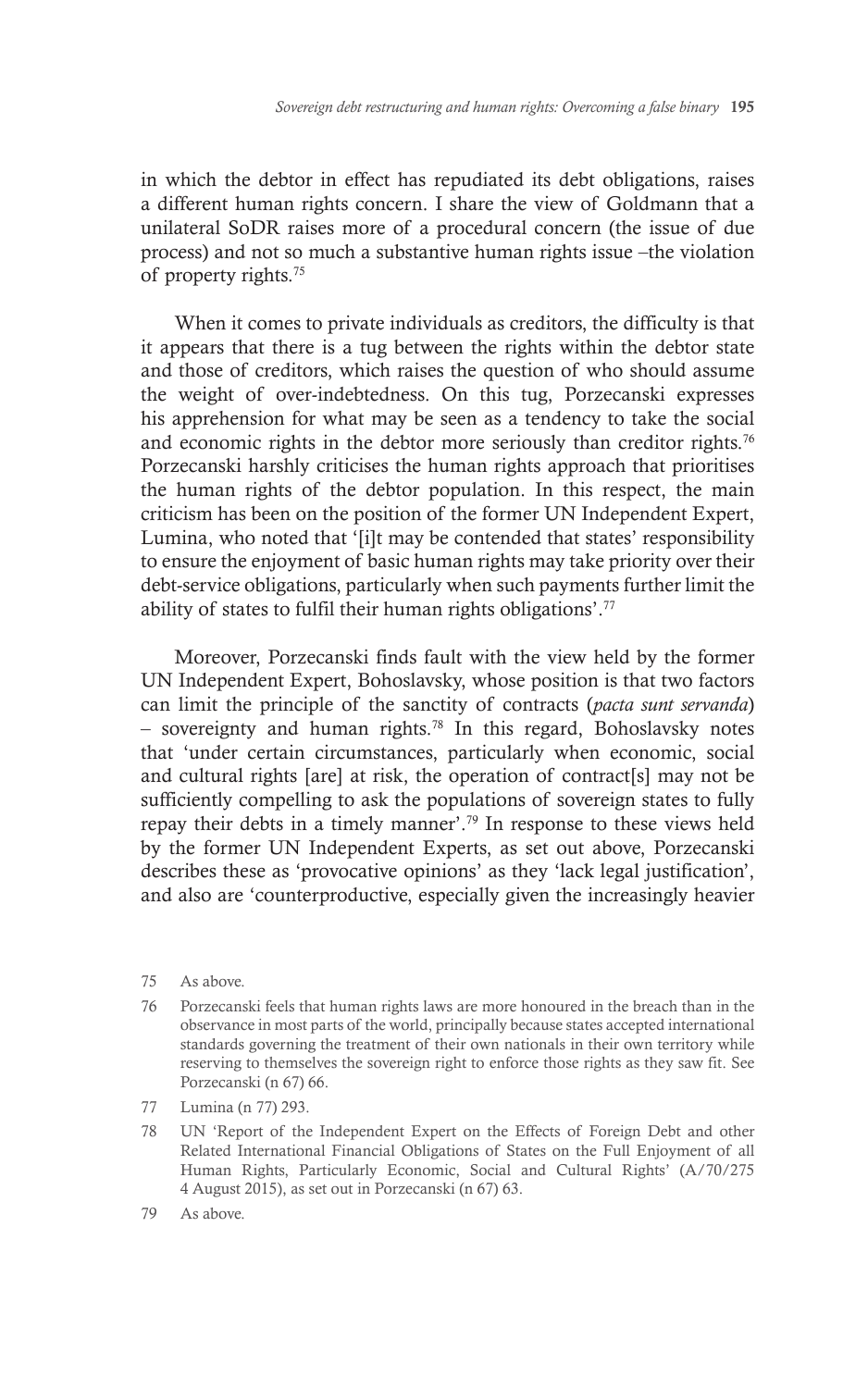reliance, even by low-income countries, on funding from private rather than official (bilateral and multilateral) sources of debt finance'.<sup>80</sup>

Porzecanski opines that, in addition, there is a gap in the human rights literature which, despite being extensive even with economic rights, makes little mention of both creditor and property rights. According to Porzecanski this limited treatment stems from his view that human rights instruments from the past five decades have provided little focus on private property and other creditor rights.<sup>81</sup> He consequently highlights the importance of the enforcement of property and creditor rights for the fulfilment of other human rights, particularly economic rights.<sup>82</sup> Additionally, there is a direct link between broad property rights and various other human rights, and in fact these rights are inseparable. The main view here is what Porzecanski sees as the need, at the minimum, for the acknowledgment by human rights practitioners of the interconnectivity and complementarity between creditor rights and other human rights.<sup>83</sup> As such, for Porzecanski the idea of creditors bearing the burden of the SoDR in favour of welfare spending is 'sheer folly' because, according to him, there is not sufficient financial, economic and legal literature to demonstrate that property rights are a major precondition for a nation's evolution and success.<sup>84</sup> The 'folly', in the view of Porzecanski , arises from the fact that (i) some countries have mismanaged their resources after far-reaching debt relief; (ii) the default results in substantial reputational and economic harm; and (iii) the defaults further weaken already weak legal and regulatory institutions and systems to safeguard private investors.<sup>85</sup>

While to me, Porzecanski does raise concerns that are legitimate to an extent, my point of departure, however, is that they also seem to in effect relieve creditors of any responsibility for the crisis in a debtor. *This raises the complex and still unanswered question of accountability of all actors in the debt landscape and how to share this accountability and what it means in terms of a restructuring.*

- 81 Porzecanski (n 67) 44.
- 82 As above.
- 83 Porzecanski (n 67) 65.
- 84 Creditor protection emanates from both protections provided in statutes and the accompanying core feature of reliable regulatory and judicial systems to ensure good investor protection. Porzecanski (n 67) 63-64.
- 85 As above.

<sup>80</sup> As above.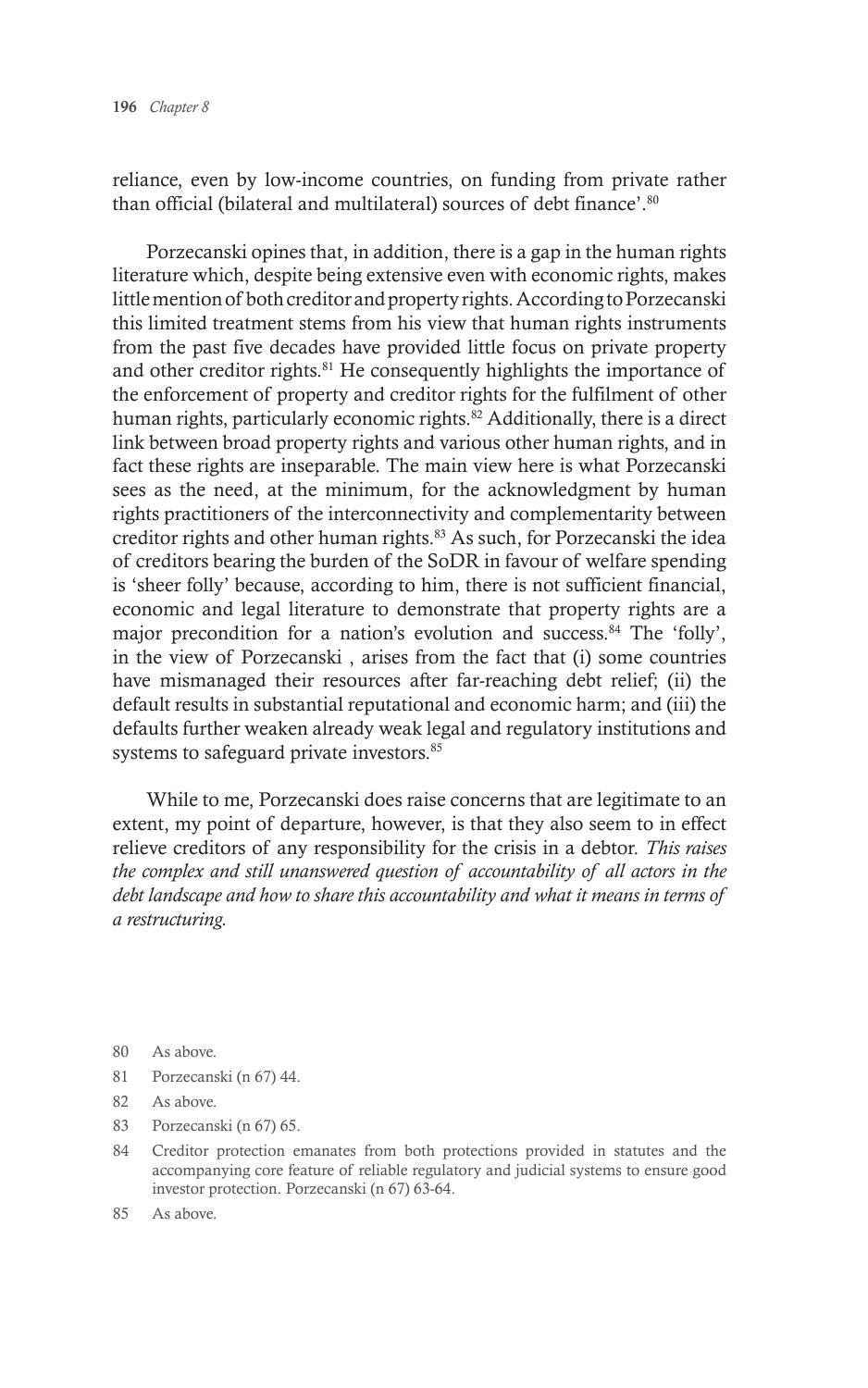### 8.5 The role of human rights considerations in the sovereign debt restructuring discourse

#### 8.5.1 What are the main considerations in the human rights and sovereign debt restructuring discourse?

Today it seems almost unfathomable why sovereign debt issues could be viewed outside of a human rights paradigm because of what appears to be the prominent human rights impact of a debt crisis. Yet, there seems to be an evident disconnect between the developments in the field of human rights and the field of sovereign debt. This is evidence that from the outset the complexity of SoDR arises from the present conceptualisation of the nature of privately-held sovereign debt. On this note, Goldmann opines that this conceptualisation of SoDR 'demonstrates how global governance blurs the distinction between the public and the private'.<sup>86</sup>

What complicates SoDR is that the distinction between public and private indeed is blurred. Goldmann further correctly notes that the blurring of the public/private divide in turn has had actual repercussions for the protection of human rights, as well as for democracy.<sup>87</sup> Concerning human rights in particular, both debt crises and, inevitably, SoDR tend to favour protecting incomes and profits of foreign creditors, over the human rights of debtor populations.<sup>88</sup> A consideration of the broader human rights impact brings into the spotlight the inadequacy of classifying the restructuring of sovereign bonds as a purely commercial activity. I align myself with the view that *(i) sovereign insolvency is among the risks of investment on the part of private creditors; (ii) the current SoDR regime is highly deficient in the protection of sovereign debtors; and (iii) human rights obligations of citizens of the debtor state should generally be a major consideration in restructuring, versus what may be seen as a very strict application of the sanctity of contracts.* 

There is an evident link between human rights and SoDR. Nevertheless, not only is the 'human rights first' approach unpopular with adjudication bodies, but it has also been unpopular in some of the legal literature on the subject. In this regard, an argument that has been put forward in the context of bilateral debt is that if sovereign debtors use social spending as

<sup>86</sup> M Goldmann 'Public and private authority in a global setting: The example of sovereign debt restructuring' (2018) 25 *Indiana Journal of Global Legal Studies* 331, 347.

<sup>87</sup> Goldmann believes that this impact arises due to 'the insistence on the private law character of sovereign debt instruments serves as a tool for entrenching a neoliberal agenda and for discarding important public interests'. Goldmann (n 86) 347.

<sup>88</sup> JP Bohoslavsky & K Raffer (eds) *Sovereign debt crisis: What have we learned*? (2017) 277.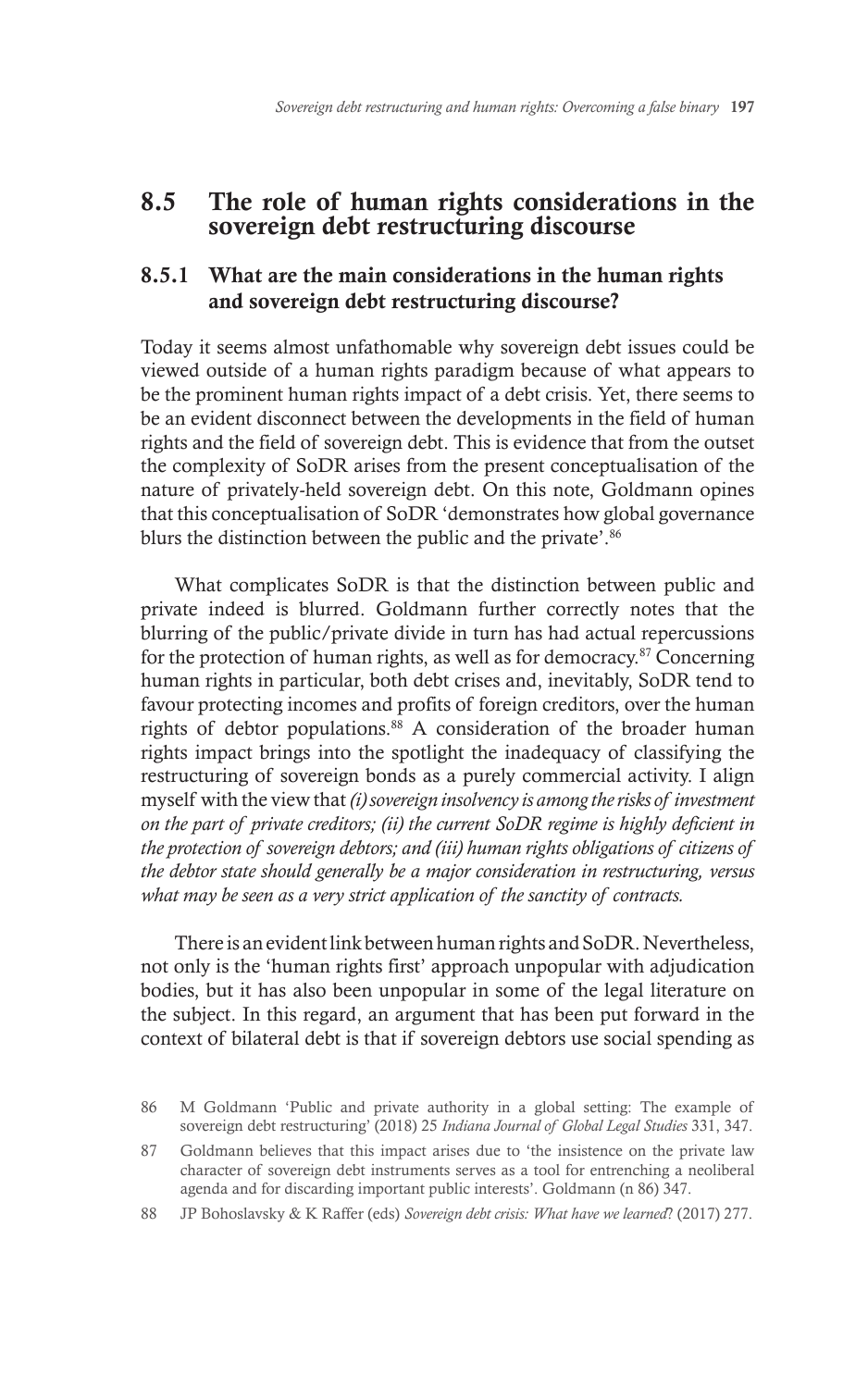a pretext to evade debt repayment, this will amount to a 'forced transfer of resources from the North to the South'.89 The basis of this position is that creditors are effectively forced to assume the costs of the debtor's human rights obligations to its citizens and their resources are indirectly transferred when debt obligations are not met.<sup>90</sup> Michalowski, however, observes that the correct position whether or not the loan has enriched the debtor is that the divergence of resources to social spending is not a 'transfer' (even indirectly) of the cost of human rights obligations.<sup>91</sup> Instead, a creditor should accept that human rights obligations trump debt repayment due to the 'overriding importance of human rights'.<sup>92</sup>

#### 8.5.2 What is the treatment of human rights in sovereign debt restructuring standards?

Various human rights soft law instruments have attempted to link human rights and sovereign debt. In 2012 the *United Nations Conference on Trade and Development* (UNCTAD) developed Principles on Promoting Responsible Sovereign Lending and Borrowing.<sup>93</sup> The Principles are relevant to SoDR as they provide that 'lenders should be willing to engage in good faith discussions with the debtor and other creditors' in response to distress.<sup>94</sup> In the event that a SoDR occurs, it should occur 'promptly, efficiently and fairly'.95 While there is no reference to human rights obligations, it may questionably be inferred that a fair SoDR process is one that takes a balanced approach and not only takes into account human rights obligations but also makes use of shared responsibility. This, however, is not a view shared by all actors in the SoDR process.

Human rights obligations have not been reflected in standards developed by the Institute for International Finance (IIF), for instance. The IIF describes itself as a global association of the financial industry, and its membership includes approximately 450 financial institutions. Consequently, the IIF can be said to represent the views of private

- 92 As above.
- 93 UNCTAD 'Consolidated Principles on Promoting Responsible Sovereign Lending and Borrowing' (10 January 2012), https://unctad.org/en/PublicationsLibrary/ gdsddf2012misc1\_en.pdf (accessed 11 June 2017).
- 94 Principle 7 of the Principles on Promoting Responsible Sovereign Lending and Borrowing (n 93).
- 95 Principle 15 of the Principles on Promoting Responsible Sovereign Lending and Borrowing (n 93).

<sup>89</sup> Michalowski (n 61) 48.

<sup>90</sup> As above.

<sup>91</sup> As above.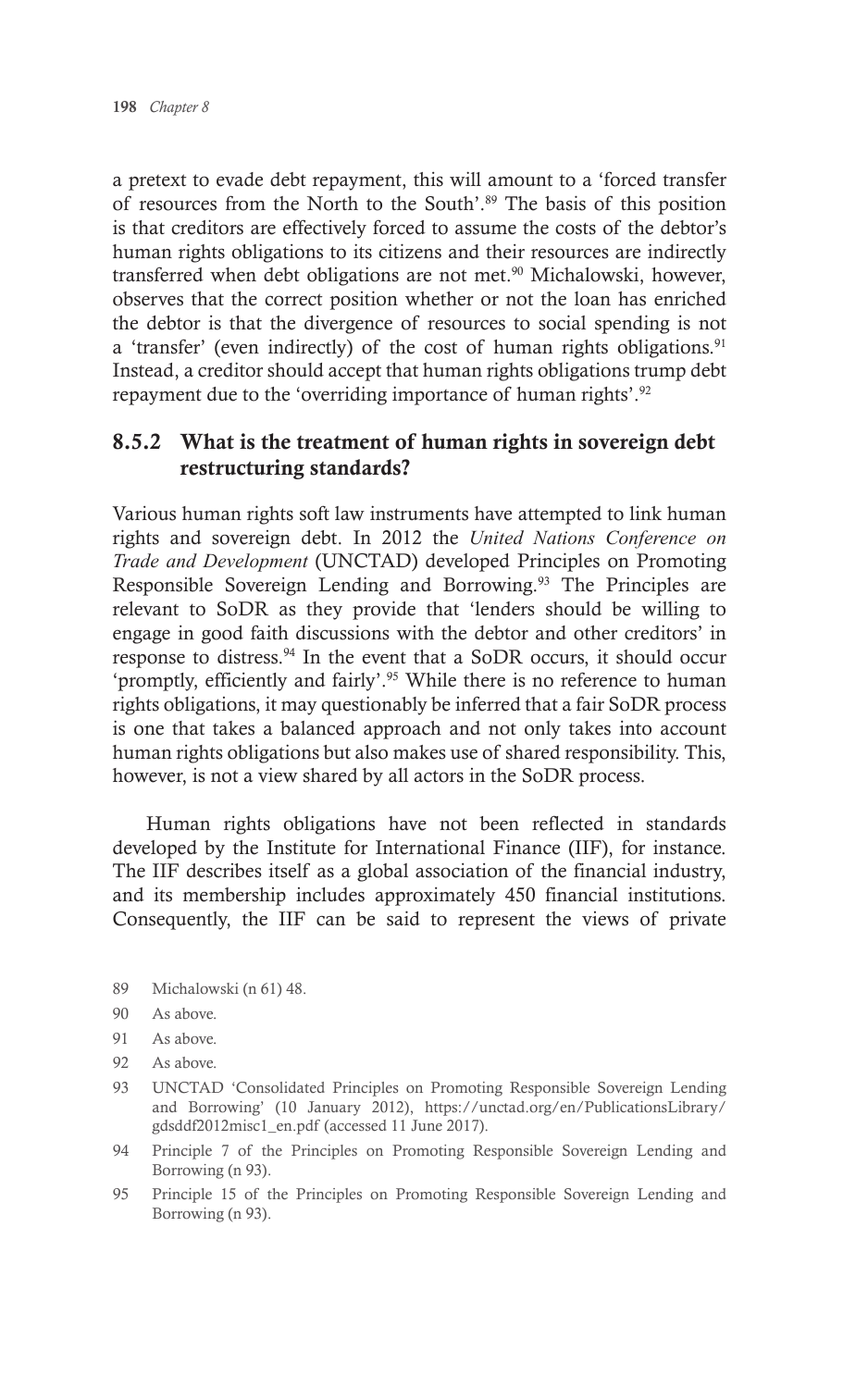creditors. In October 2012 the IIF's Principles for Stable Capital Flows and Fair Debt Restructuring in Emerging Markets (Capital Flows Principles) were published.<sup>96</sup> The Capital Flows Principles generally provided for transparency during restructuring (disclosure practice), cooperation between debtors and creditors to avoid SoDR, good faith and fair treatment.<sup>97</sup> However, they made no mention of any human rights obligations in lending activities. In fact, Bradlow notes that instead they 'do not suggest that the creditors have any responsibility to take the likely impact of their actions on these citizens into account in their negotiating and decision-making process'.98

In 2012 the UN Independent Expert developed the UN Human Rights Council Guiding Principles on Sovereign Debt and Human Rights (UNHRC Guiding Principles).99 This soft law instrument requires that lending and borrowing activities refrain from impacting sovereign human rights obligations (Principle 6), and that '[a]ny foreign debt strategy must be designed not to hamper the improvement of conditions guaranteeing the enjoyment of human rights and must be directed, inter alia, to ensuring that debtor states achieve an adequate level of growth to meet their social and economic needs and their development requirements, as well as fulfilment of their human rights obligations'.<sup>100</sup>

The HRC Guiding Principles, however, make no mention of other norms or standards that are relevant to the SoDR process, neither is there a cross-reference to ith the UN Guiding Principles on Business and Human Rights (UNGPs) which is among the leading instruments bridging human rights and business.101

- 96 IIF 'Principles for Stable Capital Flows and Fair Debt Restructuring in Emerging Market' (14 October 2012), https://www.iif.com/Portals/0/Files/content/ Regulatory/The%20Principles%20and%20Addendum.pdf (accessed 10 May 2016).
- 97 Principles for Stable Capital Flows and Fair Debt Restructuring in Emerging Market (n 96).
- 98 Bradlow (n 3) 211. Similarly, the 2013 report on the Capital Flows Principles make no mention of human rights obligations. See IIF 'Principles for Stable Capital Flows and Fair Debt Restructuring: Report on Implementation by the Principles Consultative Group with Comprehensive Update on Investor Relations Programmes and Data Transparency' (October 2013), https://www.iif.com/portals/0/files/private/2013\_ IIF\_PCG\_Report\_3.pdf (accessed 10 May 2016).
- 99 See Annex to the 'Guiding Principles on Foreign Debt and Human Rights' Report of the Independent Expert on the effects of foreign debt and other related international financial obligations of States on the full enjoyment of all human rights, particularly economic, social and cultural rights C Lumina A/HRC/20/23 (10 April 2011), https://undocs.org/en/A/HRC/20/23 (accessed 10 May 2016).
- 100 See 'Guiding Principles on Foreign Debt and Human Rights' (n 99) Principle 8.
- 101 Bradlow in his article 'Can parallel lines ever meet? The strange case of the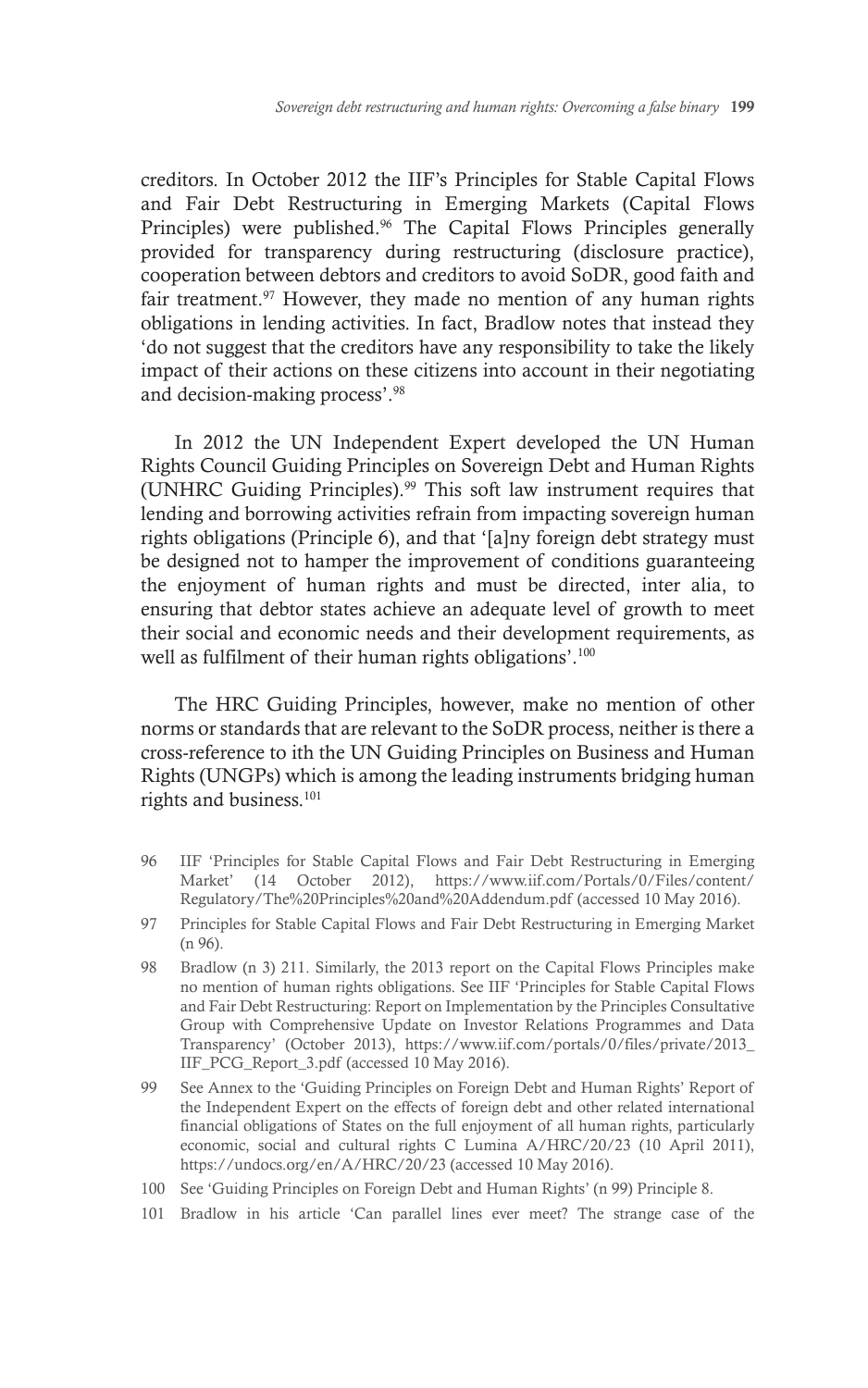More recently the UNGA has acknowledged the need for clear principles on 'the management and resolution of financial crises that take into account the obligation of sovereign debtors and their creditors to act in good faith and with a cooperative spirit to reach a consensual rearrangement of the debt of sovereign states'.<sup>102</sup> To fill the normative gap, on 10 September 2015 the UNGA adopted UNGA Resolution 319/69 on Basic Principles on Sovereign Debt Restructuring Processes.103 The nine basic principles – the right to restructure debt, good faith, transparency, impartiality, equitable treatment, sovereign immunity, legitimacy, sustainability, major restructuring – are intended to be the pillars upon which a multilateral framework is to be established as per UNGA Resolution 69/247.104 UNGA Resolution 319/69 is a voluntary set of principles. However, some consider them as legally binding because they are seen as a representation of customary law and/or general principles of international law.105 However, their human rights implications are yet to be determined as there seems to be a weak link expressed.<sup>106</sup>

There is an evident need to consider further developing the normative framework, and the nine basic principles on SoDR have enhanced the normative framework of SoDR, in addition to other voluntary principles and norms. The human rights dimension finds relevance when it comes to the principle of sustainability. The principle of sustainability has shifted the concept of successes in SoDR to go beyond a process which was conducted in a timely and efficient manner, and that stabilised debt levels. A successful SoDR is now also perceived to include a process that

international standards on sovereign debt and business and human rights' questions the developments of soft law principles in the field of human rights and business and explores whether the same can be of use on the subject of SoDR. In addition to the lack of express reference to the UNGPs, Bradlow further finds it peculiar that even the UNCTAD roadmap does not make reference to the UNGPs. Bradlow (n 3) 213-214.

- 102 UNGA Resolution 'Basic Principles on Sovereign Debt Restructuring Processes' UNGA Resolution A/69/L.84 (2015).
- 103 As above.
- 104 For an elaboration of the parameters of each principle, see 'South Africa: Draft Resolution Basic Principles on Sovereign Debt Restructuring Processes' 69 Session of UNGA Session A/69/L.84 (29 July 2015), https://unctad.org/meetings/en/ SessionalDocuments/a69L84\_en.pdf (accessed 14 May 2016). For a discussion of the principles, also see the discussion by SP Ng'ambi in ch 11 'Sovereign debt: A case study of Zambia'.
- 105 JP Bohoslavsky 'Why the Addis debt chapter falls short UN Research Institute for Social Development' (15 September 2015), http://www.unrisd.org/road-to-addisbohoslavsky (accessed 16 May 2019). Also see art 38 of the Rules of the International Court of Justice (adopted on 14 April 1978 and entered into force on 1 July 1978), https://www.icj-cij.org/en/rules (accessed 15 May 2016).

<sup>106</sup> Bohoslavsky (n 105).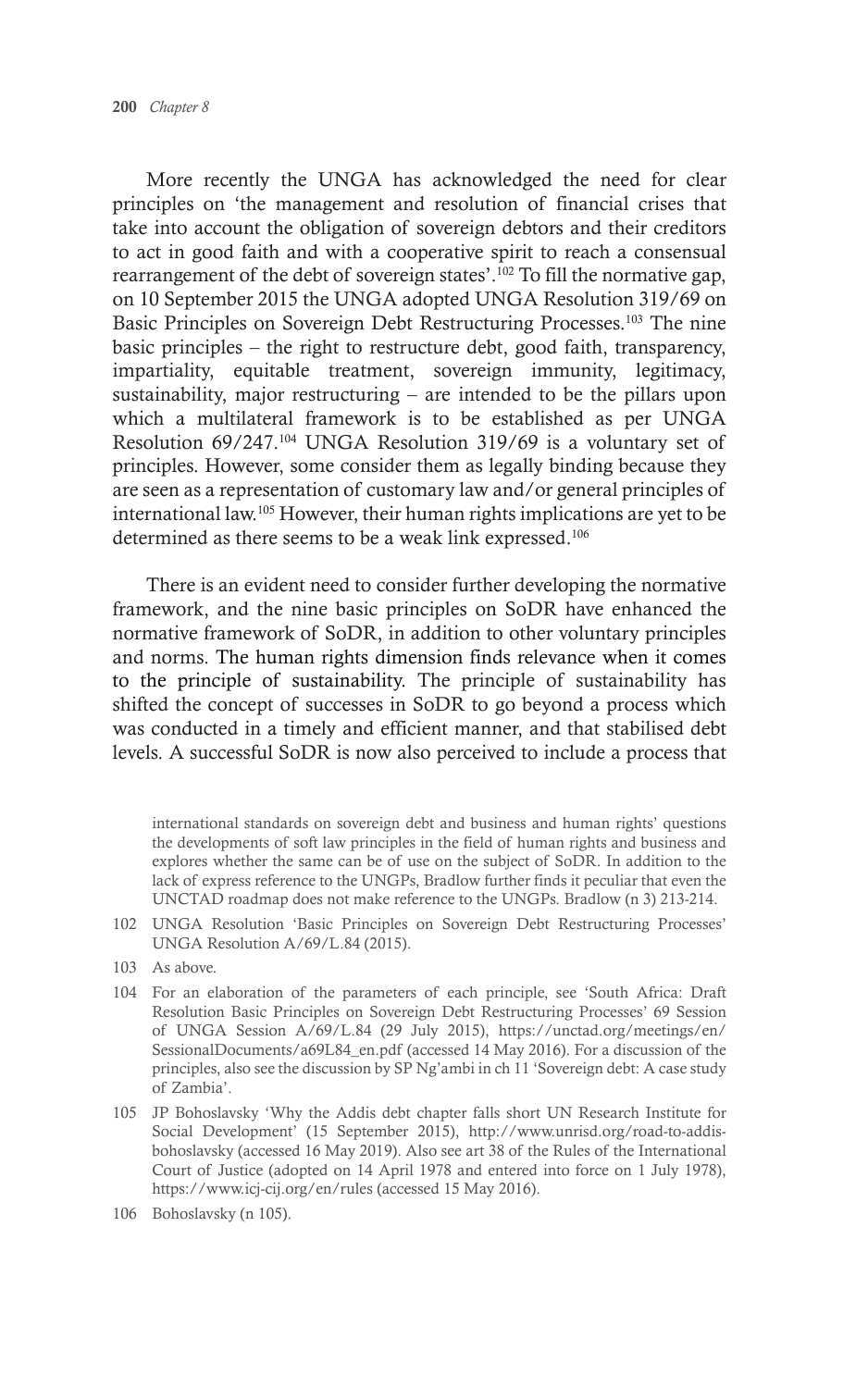preserves 'at the outset creditors' rights while promoting sustained and inclusive economic growth and sustainable development, minimising economic and social costs, warranting the stability of the international financial system and respecting human rights'.107 As a result, the human rights implication of the principle of debt sustainability still is not clear. In fact, while this study sees the Basic Principles as a significant and positive development, human rights treatment still leaves questions.

# 8.6 Conclusion: SoDR reform requires a human rights-based approach

Flowing from the above-mentioned argument that there is a gap in the human rights treatment of SoDR, this chapter concludes that a significant component to a 'successful' SoDR is the process that preserves 'at the outset creditors' rights while promoting sustained and inclusive economic growth and sustainable development, minimising economic and social costs, warranting the stability of the international financial system and respecting human rights'.108 As such, the question, therefore, is how to reform SoDR in a manner that both leads to efficiency gains and stabilised debt while also taking into account the human cost and development concerns. In this respect, transforming SoDR as we know it requires developing, among other things, a human rights-based approach (HRBA).

A human rights approach requires the consideration of human rights concerns from the outset. In this respect, a key feature could be the incorporation of human rights in the definition and shared understanding of 'debt sustainability'. Beyond this initial inclusion of human rights considerations, similar considerations should also be made in the SoDR process, including:

(1) Promoting the enjoyment of fundamental human rights by invoking existing human rights obligations in current human rights instruments and their enforcement in SoDR.

A rights-based approach to SoDR is one that will result in normatively basing SoDR on international human rights standards. In particular, the HRBA 'integrates the norms, standards and principles of the international human rights system into the plans, policies and processes of development.

<sup>107</sup> Sedlak points out that 'any procedure that focuses on the conflict between the debtor and the creditor will marginalise the interests of the "community" and potentially exacerbate the very problems that caused the sovereign to default in the first place'. Sedlak (n 4) 1514. Also see UNGA Resolution 'Basic Principles on Sovereign Debt Restructuring Processes' (n 102).

<sup>108</sup> As above.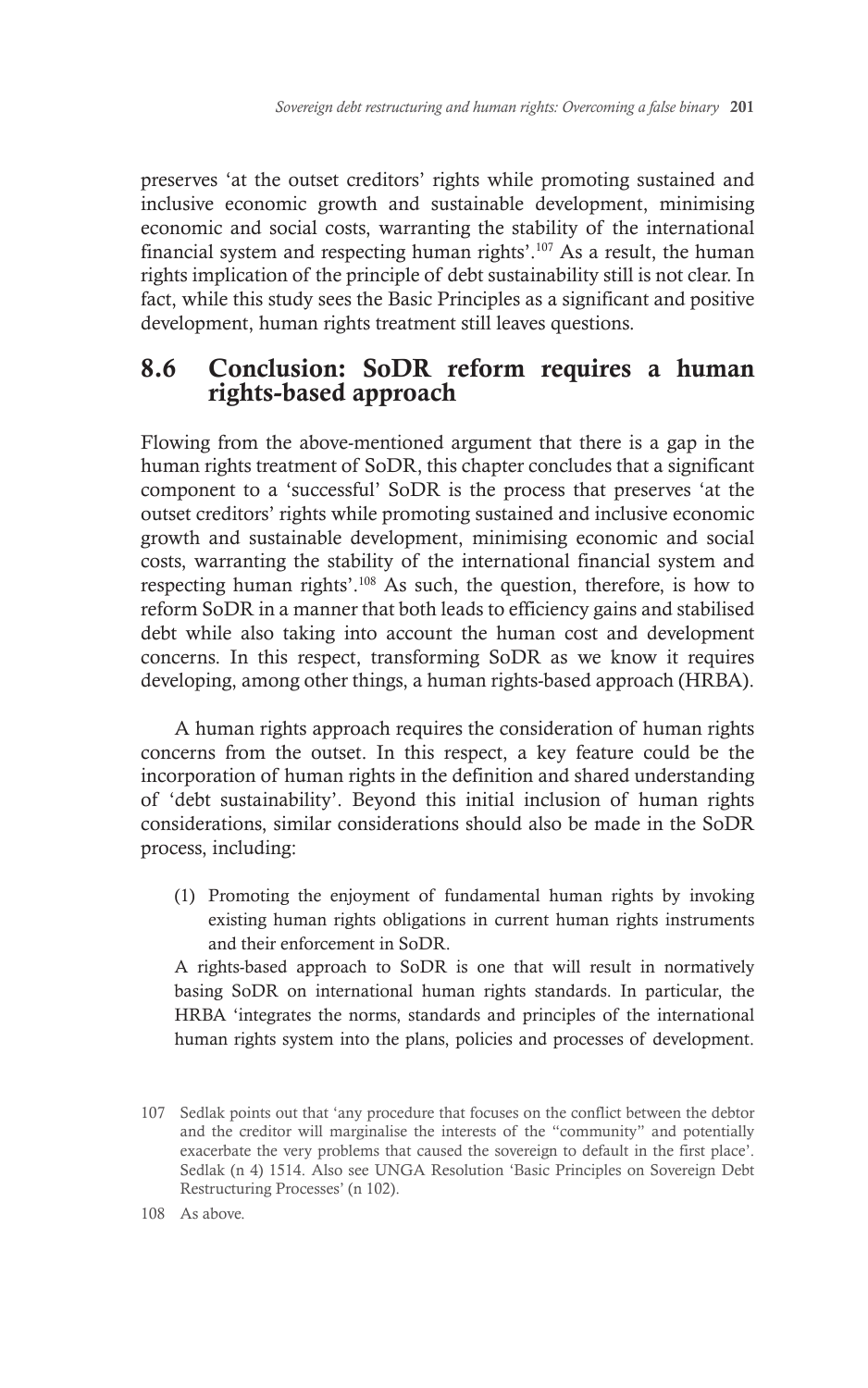The norms and standards are those contained in the wealth of international instruments<sup>'109</sup>

(2) Developing human rights impact assessment tools and their incorporation in the SoDR process

There is a need for the consistent use of human rights impact assessment tools throughout the lending life cycle. In fact, in 2019 the UN Independent Expert developed the Guiding Principles on Human Rights Impact Assessments of Economic Reforms. Notably, among these, Principle 12 on 'Debt sustainability, debt relief and restructuring' sets out that '[i]ndependent debt sustainability analysis should incorporate human rights impact assessments. Findings of human rights impact assessments should be used to inform debt strategies, debt relief programmes and restructuring negotiations, potentially triggering the latter where actual or potential adverse impacts are identified. Debt audits can contribute valuable information in conducting such assessments.'110

(3) Stakeholder engagement and participation, including civil society participation in SoDR

The threats arising from default or even debt distress is even more evident in countries that lack checks and balances such as effective stakeholder engagement and participation, transparency in the law-making processes and institutional mechanisms that hold people accountable. Participation is an integral aspect of a human rights-based approach to SoDR. There is a need for proper engagement and participation in the restructuring debate and the restructuring and dispute resolution process. While the idea of participation in SoDR is not novel, it has fallen into the background. Nevertheless, a HRBA requires the participation of and engagement with citizens, civil society organisations and other stakeholders.

Lessons may be learnt from institutional structures of other organisations such as the International Labour Organisation (ILO) which has gone beyond collaborating with non-governmental organisations (NGOs) and other non-state actors to incorporating them in their institutional framework, by giving NGOs that meet a predetermined criterion a 'consultative status', and not only collaborating with international, regional, national and local NGOs but also integrating them into the structure of the ILO.<sup>111</sup> A similar

- 110 'Guiding principles on human rights impact assessments of economic reforms' Report of the Independent Expert on the effects of foreign debt and other related international financial obligations of States on the full enjoyment of human rights, particularly economic, social and cultural rights, Human Rights Council Fortieth session (25 February-22 March 2019) 13, https://undocs.org/A/HRC/40/57 (accessed 10 April 2019).
- 111 International Labour Organisation 'Relations with NGOs', https://www.ilo.org/

<sup>109</sup> S Gruskin et al (eds) *Perspectives on health and human rights* (2005) 102.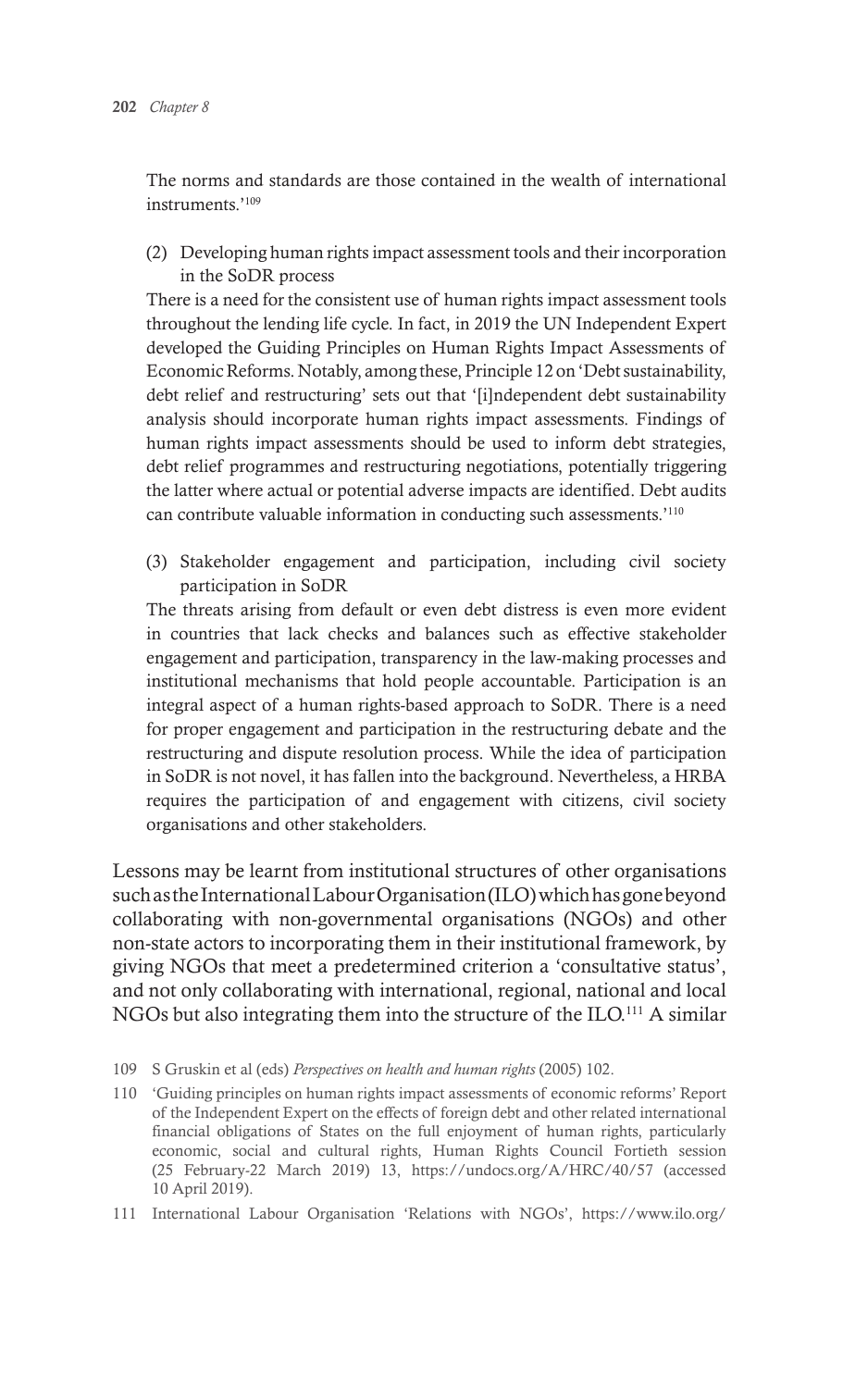approach may be incorporated into SoDR if a novel mechanism and a new institutional framework for SoDR are pursued. A new mechanism could go beyond the mere collaboration with NGOs and other non-state actors to actually integrating them in the ILO's institutional framework.

African countries ought to determine and contribute to the approaches that respond to debt-related issues and to design a future for the continent. In line with this view, the development of African regional solutions to SoDR is of value. In an effort to find institutional solutions, regional bodies such as the SADC may potentially be used to create venues and environments for proactive and early dialogue between different stakeholders as sovereign debt challenges arise within the SADC region. Early and ongoing dialogue will reduce the stigma associated with debt distress, which in turn will foster an environment with early and open engagement and a sense of ownership of a restructuring plan by both debtors and creditors. Regional bodies may potentially play a role in this. In conclusion, for African countries there is the need for a system that adequately reflects the developmental, human rights and environmental aspirations of the continent.

pardev/partnerships/civil-society/ngos/lang--en/index.htm (accessed 9 January 2020).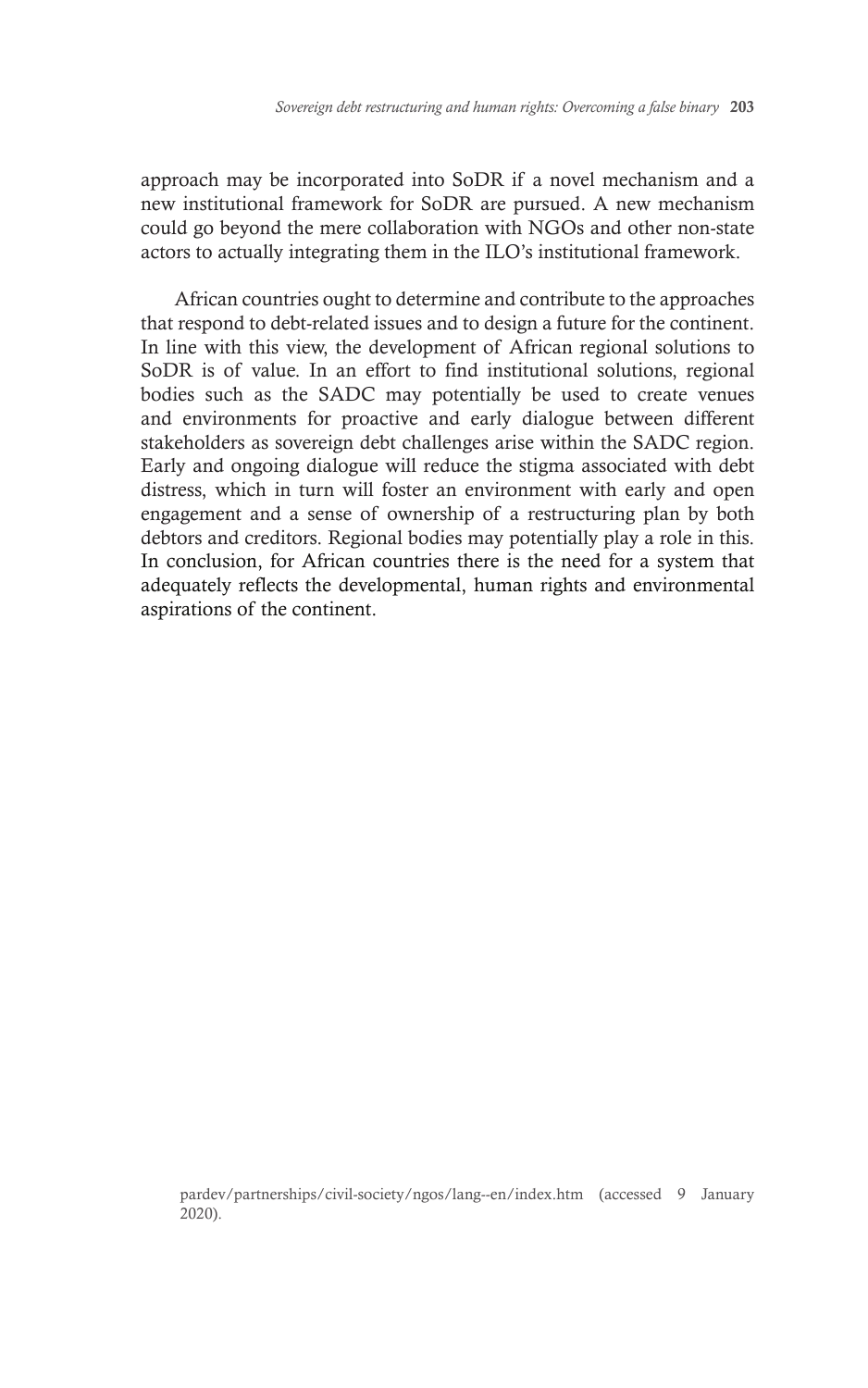# References

- Aizawa, M, Bradlow, DD & Wachenfeld, M 'International financial regulatory standards and human rights: Connecting the dots' (2018) 15 *Manchester Journal of International Economic Law* 2
- AfDB African Legal Support Facility 'Vulture funds in the sovereign debt context', http://www.afdb.org/en/topics-and-sectors/initiatives-partnerships/ african-legal-support-facility/vulture-funds-in-the-sovereign-debt-context/ (accessed 30 January 2017)
- Ambast, S & Gogou, K 'Eurozone governments need to recognise that Greece's debt is a human rights issue' (27 June 2018) Amnesty International, https:// www.amnesty.org/en/latest/news/2018/06/eurozone-governments-needto-recognise-that-greeces-debt-is-a-human-rights-issue/ (accessed 19 July 2018).
- Amnesty International 'Wrongful prescription: The impact of austerity measures on the right to health in Spain' (2018), https://www.amnesty.org/download/ Documents/EUR4181362018ENGLISH.PDF (accessed 1 November 2019)
- Annex to the 'Guiding Principles on Foreign Debt and Human Rights' Report of the Independent Expert on the effects of foreign debt and other related international financial obligations of states on the full enjoyment of all human rights, particularly economic, social and cultural rights C Lumina A/HRC/20/23 (10 April 2011), https://undocs.org/en/A/HRC/20/23 (accessed 10 May 2016 )
- African Charter of Human and Peoples' Rights adopted by the Organisation of African Unity on 27 June 1981, https://www.achpr.org/legalinstruments/ detail?id=49 (accessed 10 April 2021)
- Bank of America 'Bank of America human rights statement', https://about. bankofamerica.com/assets/pdf/human-rights-statement.pdf (accessed 10 May 2020)
- Bantekas, I & Lumina, C (eds) *Sovereign debt and human rights* (Oxford University Press 2018)
- Bantekas, I & Lumina, C 'Sovereign debt and human rights: An introduction' in Bantekas, I & Lumina, C (eds) *Sovereign debt and human rights* (Oxford University Press 2018)
- Basic Principles on Sovereign Debt Restructuring Processes (A/69/L.84), 69th session of the United Nations General Assembly, Draft Resolution by South Africa, 29 July 2015, http://unctad.org/meetings/en/SessionalDocuments/ a69L84\_en.pdf (accessed 10 May 2020)
- Bohoslavsky, JP & Raffer, K (eds) *Sovereign debt crisis: What have we learned*? (Cambridge University Press 2017)
- Bohoslavsky, JP & Černič, JL (eds) *Making sovereign debt and human rights and finance work* (Hart Publishing 2014)
- Bohoslavsky JP & Černič , JL'Placing human rights at the centre of sovereign financing' in Bohoslavsky, JP & Černič, JL (eds) *Making sovereign debt and human rights and finance work* (Hart Publishing 2014)

Bohoslavsky, JP 'Why the Addis debt chapter falls short UN Research Institute for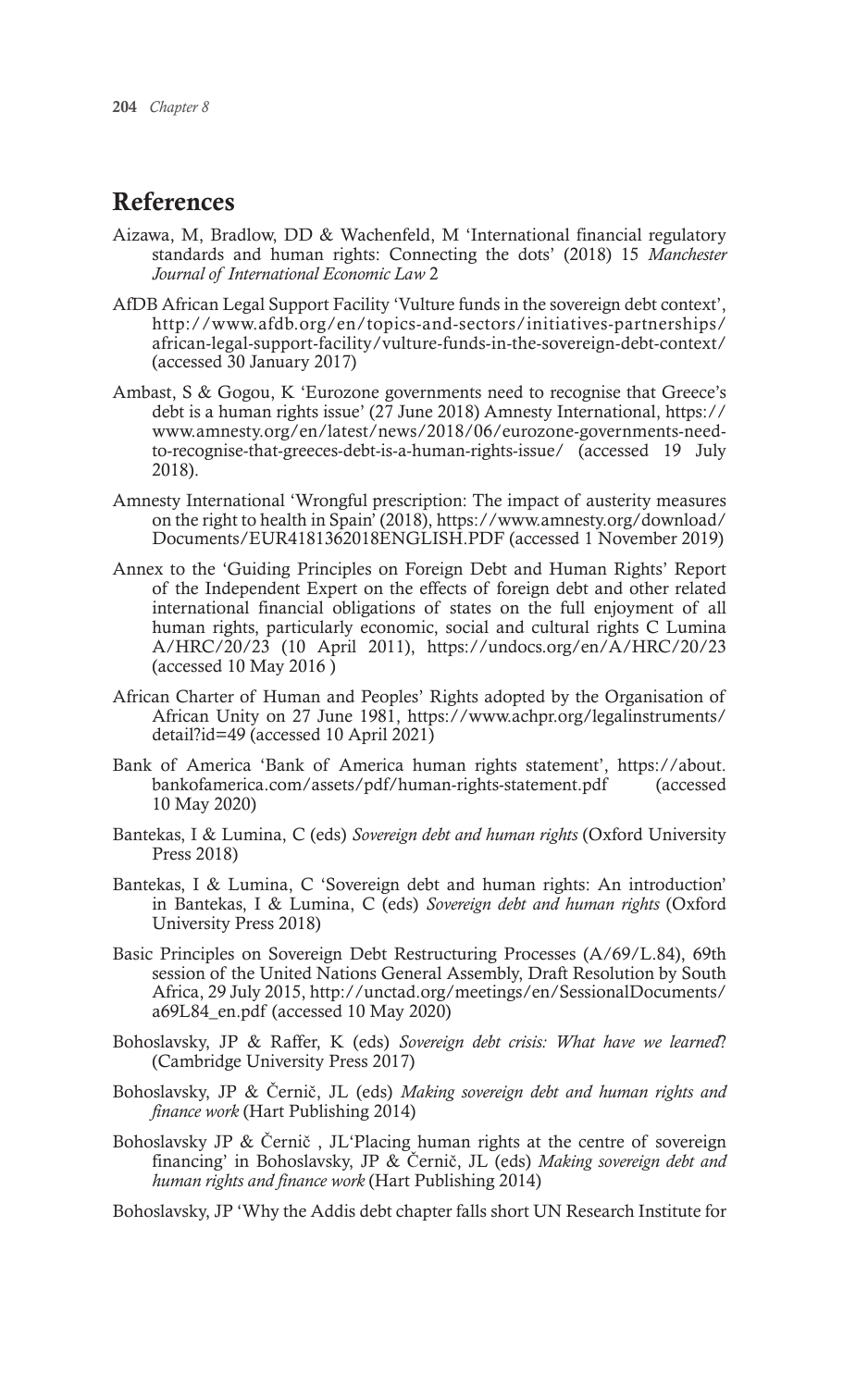Social Development' (15 September 2015), http://www.unrisd.org/road-toaddis-bohoslavsky (accessed on 16 May 2019)

- Braaten, DB 'Ambivalent engagement: Human rights and multilateral development banks' in Park, S & Strand, JR (eds) *Global economic governance and the development practices of the multilateral development banks* (Routledge 2015) 99
- Bradlow, DD & Masamba, ML Chapter 1 'Sovereign debt management and restructuring in SADC: Ssetting the scene and asking the right questions'
- Bradlow, DD 'A human rights-based approach to international financial regulatory standards' (2018) 171 *Articles in Law Reviews and Other Academic Journals* 940, https://digitalcommons.wcl.american.edu/cgi/viewcontent. cgi?article=1948&context=facsch\_lawrev (accessed 10 May 2019)
- Bradlow, DD 'Can parallel lines ever meet? The strange case of the international standards on sovereign debt and business and human rights' (2016) 41 *Yale Journal of International Law* 201
- Bradlow, DD 'Stuffing new wine into old bottles: The troubling case of the IMF' (2001) 3 *Journal of International Banking Regulation* 9
- Bradlow, DD 'The World Bank, the IMF, and human rights' (1996) 6 *Transactional Law and Contemporary Problems* 47
- Brooks, S, Lombardi, D & Suruma, E 'African perspective on sovereign debt restructuring' Centre for Governance Innovation Issues Paper 47 (September 2014), https://www.cigionline.org/sites/default/files/no43\_web.pdf (accessed 1 June 2017)
- Buchheit, LC & Gulati, MG 'Sovereign debt restructuring in Europe' Global Policy Special Issue: Ten Years after the Global Financial Crisis: Lessons Learned, Opportunities Missed 9 Vol 1 (2018) 68, https://onlinelibrary. wiley.com/doi/epdf/10.1111/1758-5899.12531 (accessed 15 May 2019)
- Citi Statement on Human Rights (November 2018), https://www.citigroup.com/ citi/citizen/data/citi\_statement\_on\_human\_rights.pdf (accessed 10 May 2020)
- Convention on the Elimination of All Forms of Racial Discrimination (1965)
- Convention on the Rights of Persons with Disabilities A/RES/61/106 (CRPD, 2006
- Cornia, GA, Jolly, R & Stewart, F (eds) *Adjustment with a human face: Country case studies* (Oxford University Press 1987)
- Council of European Union 'EU common position on the UN draft resolution on draft basic principles on sovereign debt restructuring process' A/69/L.84 (2 September 2015), http://data.consilium.europa.eu/doc/document/ST-11705-2015-INIT/en/pdf (accessed 20 November 2016)
- Credit Suisse Statement on Human Rights, https://www.banktrack.org/download/ statement\_on\_human\_rights\_10/190305humanrightsstatementmarch2019. pdf (accessed 10 May 2020)
- Darrow, M *Between light and shadow: The World Bank, the International Monetary Fund and international human rights law (Studies in international law)* (Hart Publishing 2006)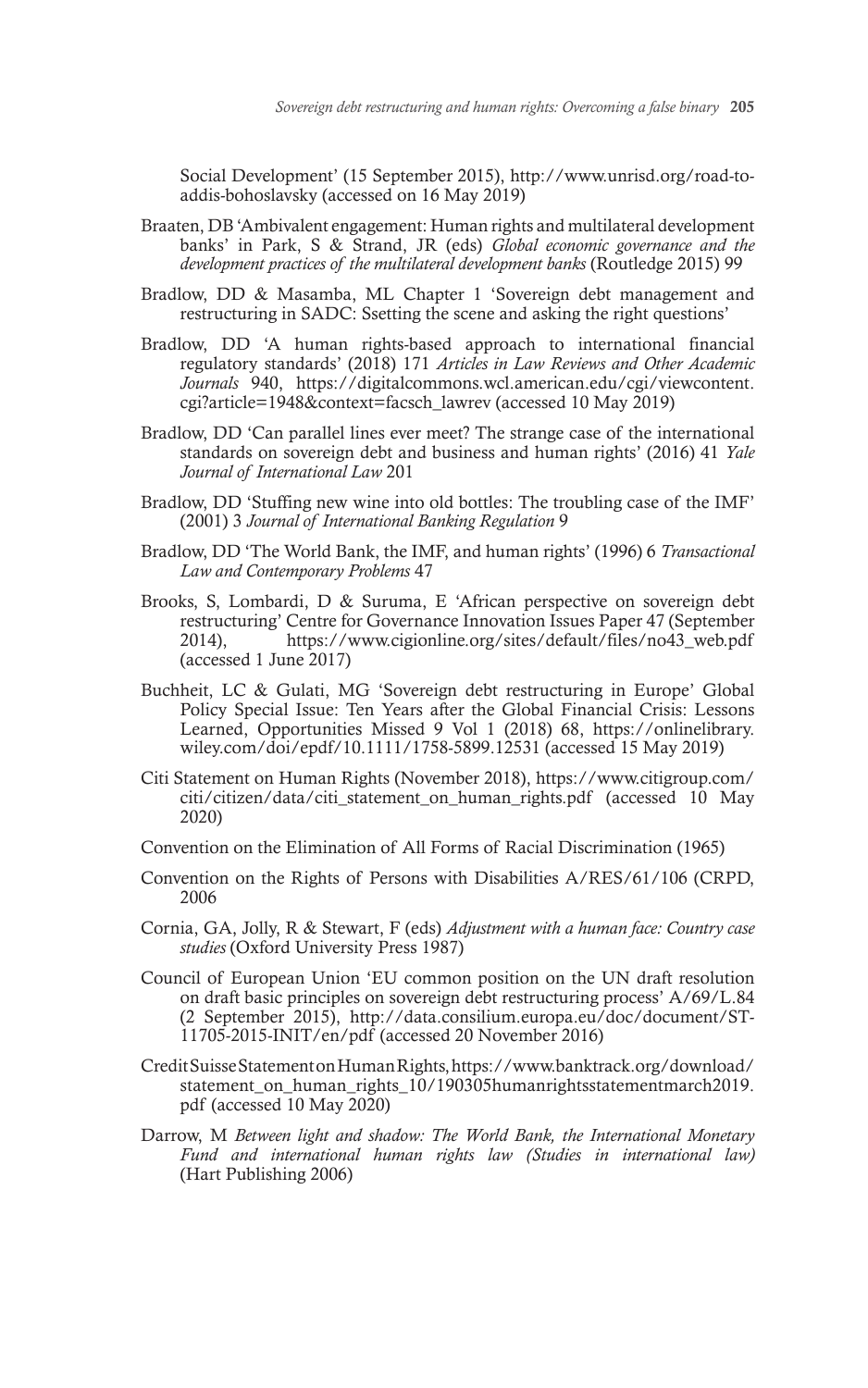- Das, U, Papaioannou, M & Trebesch, C 'Sovereign debt restructurings 1950- 2010: Concepts, literature survey and stylized facts' IMF Working Paper 12/203 (August 2012) 50, https://www.imf.org/en/Publications/WP/ Issues/2016/12/31/Sovereign-Debt-Restructurings-1950-2010-Literature-Survey-Data-and-Stylized-Facts-26190 (accessed 1 April 2017)
- Debtwire Republic of Zambia, Special Report (10 August 2020) 2, Government https://www.mergermarket.com/assets/Zambia%20Sovereign%20 Report%20-%20FY19.pdf (accessed 10 April 2021)
- Deutsche Bank Statement on Human Rights, https://www.banktrack. org/download/deutsche\_bank\_human\_rights\_statement\_1\_pdf/ deutschebankhumanrightsstatement.pdf (accessed 10 May 2020)
- Ellmers, N & Hulova, D 'The new debt vulnerabilities: 10 reasons why the debt crisis is not over' European Network on Debt and Development (November 2013), https://eurodad.org/files/pdf/1546060-the-new-debt-vulnerabilities-10-reasons-why-the-debt-crisis-is-not-over.pdf (accessed 1 June 2017)
- *Financial Times* 'Senior Africans propose "standstill" on Eurobond debt payments' (7 April 2020), https://www.ft.com/content/89c6d60f-5fe9-4b72-b327- 4a6eb267a9c9 (accessed 1 July 2020)
- Gallagher, K & Wang, Y Chapter 5 'Sovereign debt via the lens of asset management: Implications for SADC countries'
- Golay, C & Cismas, I 'Legal opinion: The right to property from a human rights' International Centre for Human Rights and Democratic Development and Geneva Academy of International Humanitarian Law and Human Rights (2010), https://dspace.stir.ac.uk/bitstream/1893/21703/1/Golay%20 and%20Cismas\_Working%20Paper\_2010.pdf (accessed 15 May 2016)
- Goldmann, M 'Public and private authority in a global setting: The example of sovereign debt restructuring' (2018) 25 *Indiana Journal of Global Legal Studies* 331
- 'Guiding principles on human rights impact assessments of economic reforms' Report of the Independent Expert on the effects of foreign debt and other related international financial obligations of states on the full enjoyment of human rights, particularly economic, social and cultural rights, Human Rights Council 40th session (25 February-22 March 2019) 13, https:// undocs.org/A/HRC/40/57 (accessed 10 April 2019)
- Grund, S 'Restructuring government debt under local law: The Greek experience and implications for investor protection in Europe' (2017) 12 *Capital Markets Law Journal* 253
- Gruskin, S, Grodin, MA, Annas, CJ & Marks, SP (eds) *Perspectives on health and human rights* (Routledge 2005)
- Husain, I & Underwood, J 'The debt of sub-Saharan Africa: Problems and solutions' (9 July 1991), http://www.radioradicale.it/exagora/the-debt-ofsub-saharan-africa-problems-and-solutions (accessed on 1 August 2017)
- IIF 'Principles for Stable Capital Flows and Fair Debt Restructuring in Emerging Markets' (14 October 2012), https://www.iif.com/Portals/0/Files/content/ Regulatory/The%20Principles%20and%20Addendum.pdf (accessed 10 May 2016)
- IIF 'Principles for Stable Capital Flows and Fair Debt Restructuring: Report on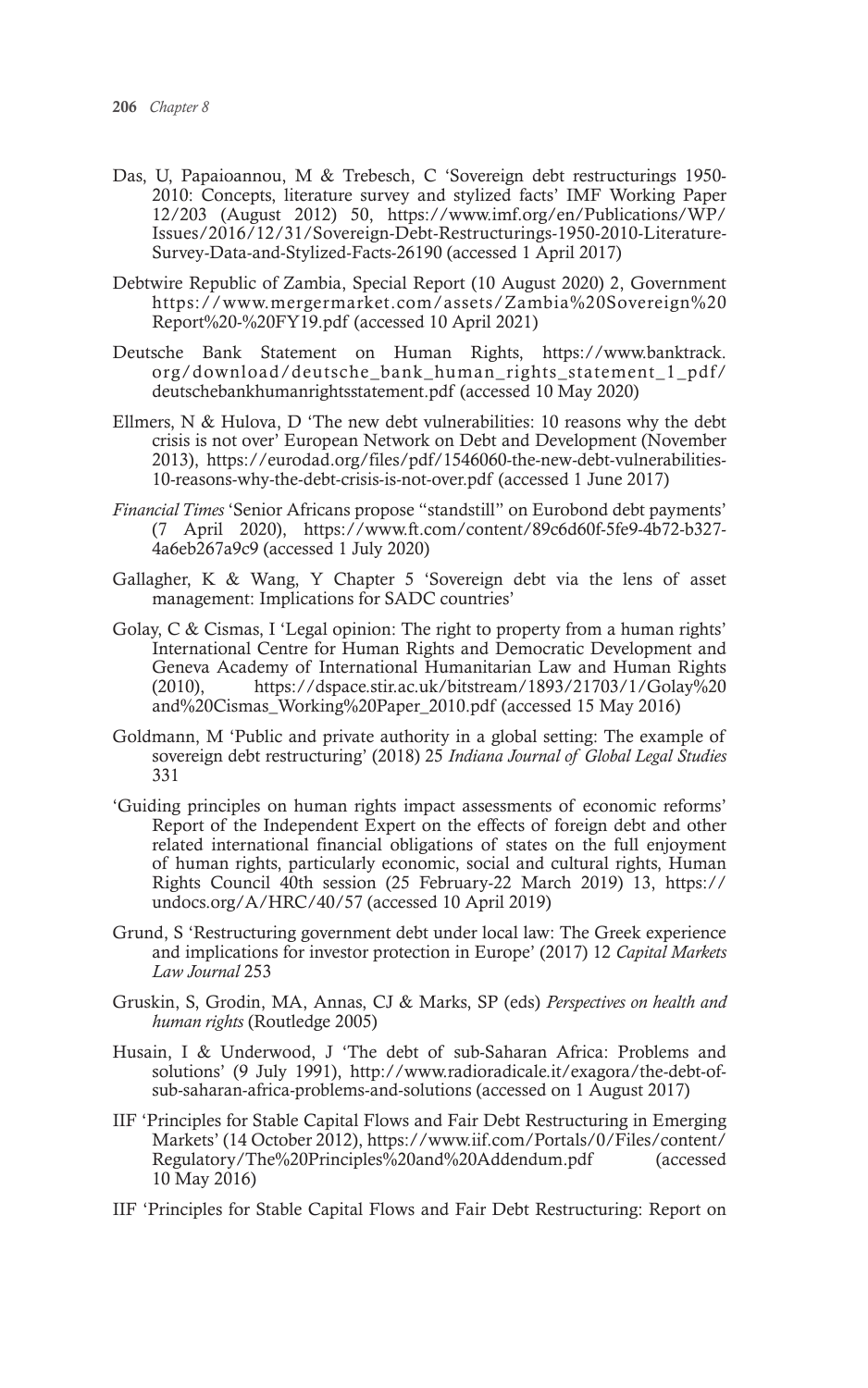Implementation by the Principles Consultative Group with Comprehensive Update on Investor Relations Programmes and Data Transparency' (October 2013). https://www.iif.com/portals/0/files/private/2013 IIF PCG https://www.iif.com/portals/0/files/private/2013\_IIF\_PCG\_ Report\_3.pdf (accessed 10 May 2016)

- International Covenant on Civil and Political Rights adopted by UN General Assembly Resolution 2200A (XXI) on 16 December 1966, https://treaties. un.org/doc/publication/unts/volume%20999/volume-999-i-14668-english. pdf (accessed 10 April 2021)
- International Covenant on Economic, Social and Cultural Rights adopted by the UN General Assembly on 16 December 1966 by GA. Resolution 2200A (XXI) https://treaties.un.org/doc/treaties/1976/01/19760103%20 09-57%20pm/ch\_iv\_03.pdf (accessed 10 April 2021)
- International Labour Organisation 'Relations with NGOs', https://www.ilo. org/pardev/partnerships/civil-society/ngos/lang--en/index.htm (accessed 9 January 2020)
- Isar, S 'Was the Highly Indebted Poor Country Initiative (HIPC) a success?' (2012) 9 *Journal of Sustainable Development* 107
- Kampel, D & Lat.Ma Research Team 'Sovereign debt restructuring and the right to development' Global Campus of Human Rights Research Programme (2014-2015) 1, https://gchumanrights.org/tl\_files/EIUC%20MEDIA/ Global%20Campus%20of%20Regional%20Masters/research/2014-15/3. pdf (accessed 1 June 2016)
- Kentikelenis, AE & Seabrooke, L 'The policies of the world polity: Script-writing in international organizations' (2017) 82 *American Sociological Review* 1065
- Khalfan, A, King, J & Thomas, B 'Advancing the odious debt doctrine' Centre for International Sustainable Development Law (11 March 2003)
- Koen, L Chapter 10 'The renegotiation of sovereign debt tainted by corruption: Mozambique's "secret" debt in perspective'
- Kremer, M & Jayachandran, S *Odious debt* IMF Finance and Development Volume 39, Number 2 (June 2002), https://www.imf.org/external/pubs/ft/ fandd/2002/06/kremer.htm (accessed 10 April 2021)
- 'Lessons learned from debt crisis and ongoing work on sovereign debt restructuring and debt resolution mechanism' Special High Level Meeting of ECOSOC, New York (April 2013), http://www.g77.org/statement/getstatement. php?id=130423 (accessed 15 May 2016)
- Lloyds Banking Group 'Human Rights Policy Statement', https://www. lloydsbankinggroup.com/globalassets/our-group/responsible-business/ reporting-centre/humanrightspolicystatement-180222.pdf (accessed 2 June 2020)
- Ludington, S, Gulati, M & Brophy, AL 'Applied legal history: Demystifying the doctrine of odious debts' (2010) 11 *Theoretical Inquiries in Law* 247
- Lumina, C 'Sovereign debt and human rights: Making the connection' in Bantekas, I & Lumina, C (eds) *Sovereign debt and human rights* (Oxford University Press 2018) 173
- Lumina, C 'Chapter 21: Sovereign debt and human rights' in UN Human Rights Office of High Commissioner *Realizing the right to development: Essays in*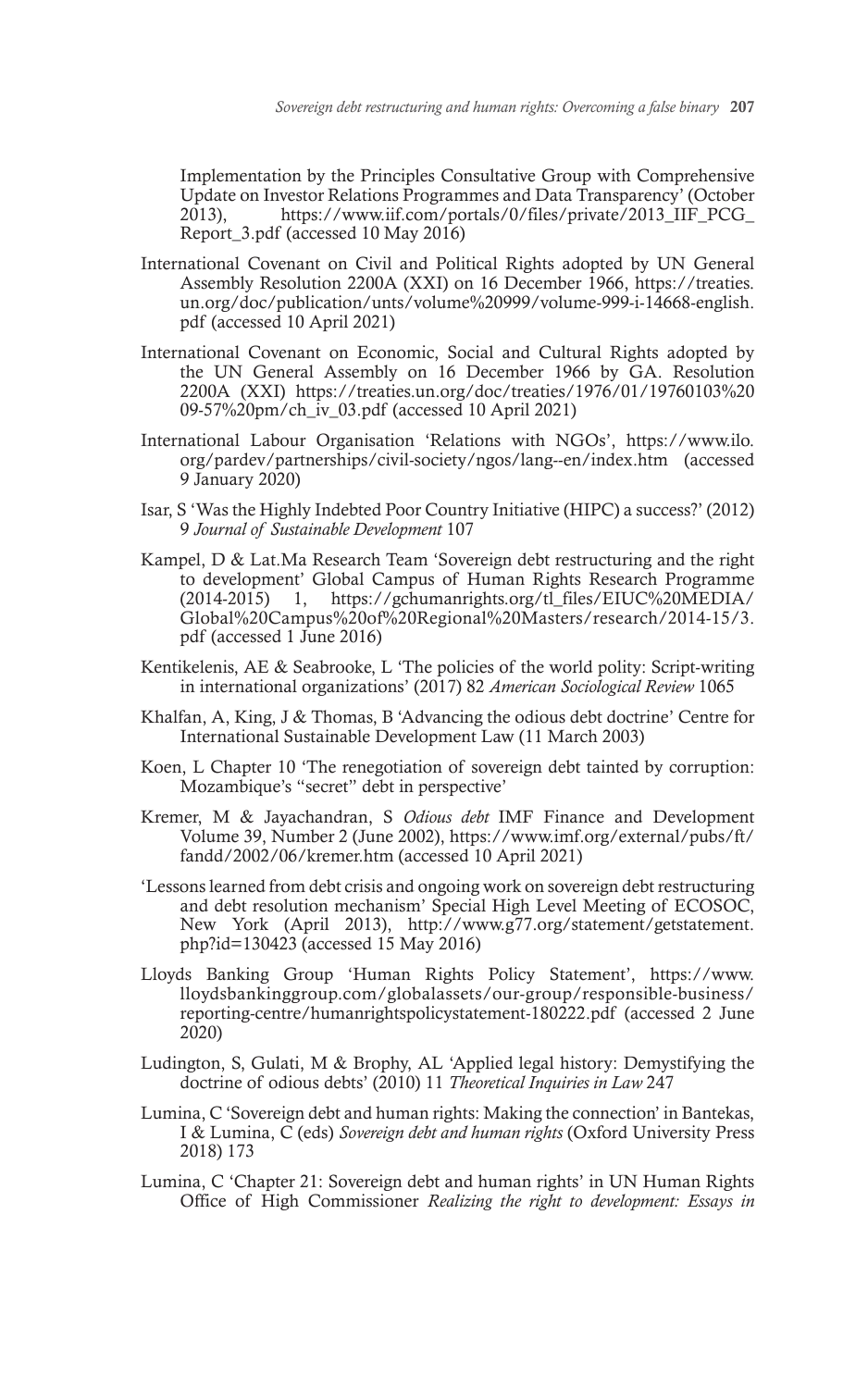*commemoration of 25 years of the United Nations Declaration on the Right to Development* (OHCHR 2013) 291

- Masamba, ML 'An African perspective on reforming sovereign debt restructuring of privately-held debt' LLD thesis, University of Pretoria, 2020
- Masamba, ML 'Reflections on the current reality of Africa's debt landscape' AfronomicaLaw (26 January 2021), https://www.afronomicslaw.org/ category/african-sovereign-debt-justice-network-afsdjn/reflections-currentreality-africas-debt (accessed 30 April 2021)
- Michalowski, S 'Sovereign debt and social rights: Legal reflections on a difficult relationship' (2008) 8 *Human Rights Law Review* 35
- Mustapha, S & Prizzon, A 'Is debt sustainable in the post-HIPC era? A literature review' Overseas Development Institute (February 2014) 3, https://www. odi.org/sites/odi.org.uk/files/odi-assets/publications-opinion-files/9105. pdf (accessed 19 November 2017)
- Ng'ambi, SP Chapter 11 'Sovereign debt: A case study of Zambia'
- Paris Club 'Common Framework for Debt Treatments beyond the DSSI', https:// clubdeparis.org/sites/default/files/annex\_common\_framework\_for\_debt\_ treatments\_beyond\_the\_dssi.pdf (accessed 15 June 2021)
- Paulus, CG 'The concept of "odious debt": A historical survey' (2007) 179 *Duke Law School Legal Studies Paper*
- Porzecanski, AC 'Human rights and sovereign debts in the context of property and creditor rights' in Bantekas, I & Lumina, C (eds) *Sovereign debt and human rights* (Oxford University Press 2018)
- 'Report of the Independent Expert on the effects of foreign debt and other related international financial obligations of states on the full enjoyment of all human rights, particularly economic, social and cultural rights, Cephas Lumina' Human Rights Council 14th session A/HRC/14/21 (29 April 2010) 7, https://www.refworld.org/pdfid/4c29a9f02.pdf (accessed 7 June 2017)
- Rossi, J 'Sovereign debt restructuring, national development and human rights' (2016) 133 *SUR International Journal on Human Rights* 185
- Rules of the International Court of Justice (adopted on 14 April 1978, entered into force on 1 July 1978), https://www.icj-cij.org/en/rules (accessed 15 May 2016)
- Sedlak, J 'Sovereign debt restructuring: Statutory reform or contractual solutions' (2004) 152 *Pennsylvania Law Review* 1483
- South Africa: Draft Resolution Basic Principles on Sovereign Debt Restructuring Processes, 69 session of UNGA Session A/69/L.84 (29 July 2015), https:// unctad.org/meetings/en/SessionalDocuments/a69L84\_en.pdf (accessed 14 May 2016)
- Stichelmans, T 'Why a United Nations sovereign debt restructuring framework is key to implementing the post-2015 sustainable development agenda' European Network on Debt and Development Briefing (May 2015), http:// www.eurodad.org/files/pdf/560542f0a6035.pdf (accessed 1 June 2017)
- Stubbs, T & Kentikelenis, A 'Conditionality and sovereign debt' in Bantekas, I & Lumina, C (eds) *Sovereign debt and human rights* (Oxford University Press 2018) 359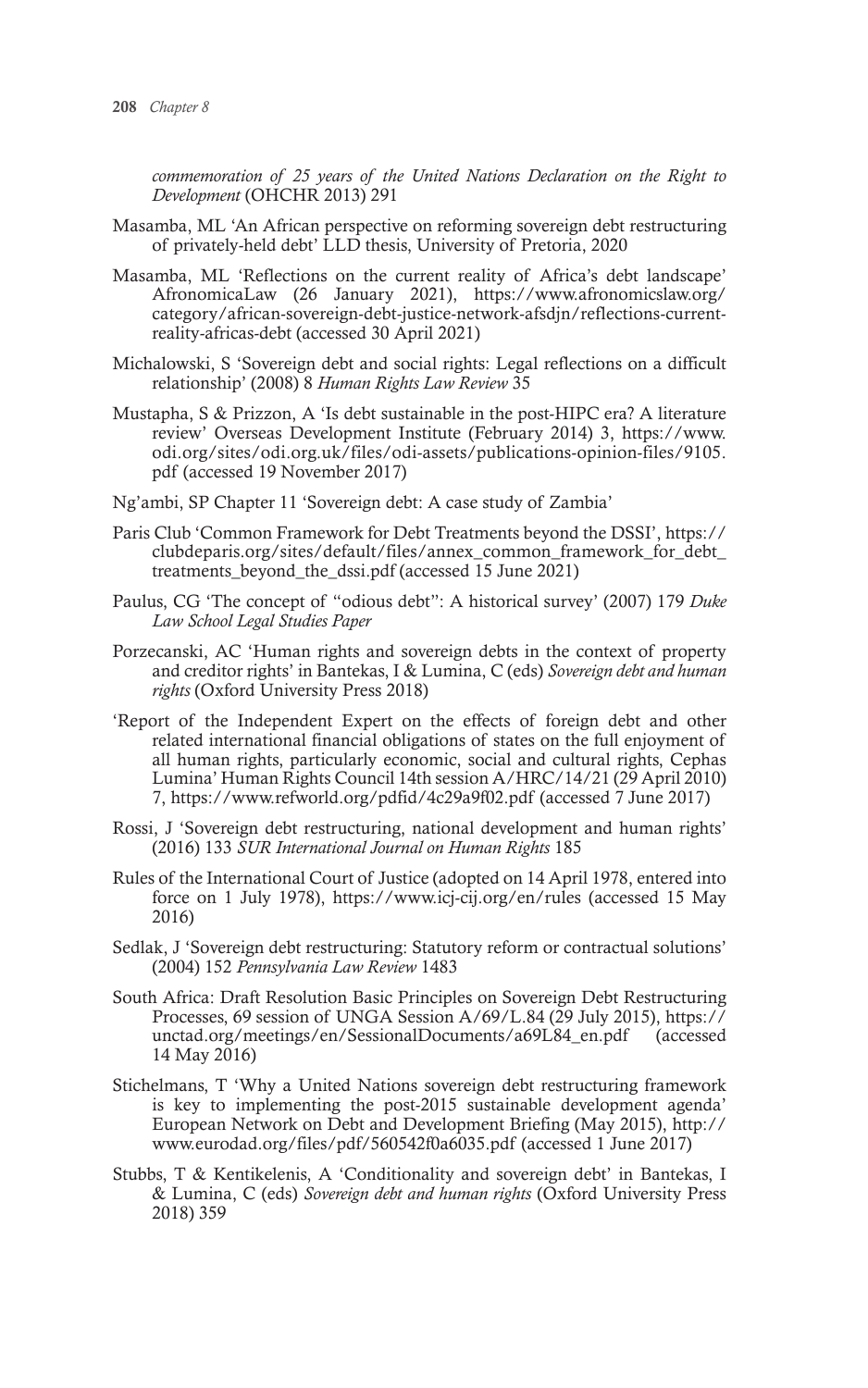- Standard Bank Group 'Standard Bank Group statement on human rights', https:// www.standardbank.com/static\_file/StandardBankGroup/Who%20we%20 are/Our%20values%20and%20code%20of%20ethics/PDFs/Human%20 Rights%20Statement%20PDF.pdf (accessed 2 June 2020)
- *Sunday Times* 'Mozambique defaults on repaying fishy debt' (29 January https://www.pressreader.com/south-africa/sundaytimes/20170129/282471413582050 (accessed 30 August 2017)
- 'The United Nations Human Rights Council: Background and policy issues' Congressional Research Service (20 April 2020), https://fas.org/sgp/crs/ row/RL33608.pdf (accessed 10 June 2020)
- UN Human Rights Office of the High Commissioner 'Greek crisis: Human rights should not stop at doors of international institutions, says UN expert' (2 June 2015), https://www.ohchr.org/EN/NewsEvents/Pages/ DisplayNews.aspx?NewsID=16032 (accessed 15 May 2016)
- UNCTAD 'Sovereign debt workouts: Going forward Roadmap and guide' (April 2015), http://unctad.org/en/PublicationsLibrary/gdsddf2015misc1\_en.pdf (accessed 10 June 2017)
- UNCTAD 'Consolidated Principles on Promoting Responsible Sovereign Lending and Borrowing' (10 January 2012), https://unctad.org/en/ PublicationsLibrary/gdsddf2012misc1\_en.pdf (accessed 11 June 2017)
- Weiss, MA 'The multilateral debt relief initiative' CRS Report for Congress (11 June 2012) 2, https://fas.org/sgp/crs/row/RS22534.pdf (accessed 20 June 2016)
- World Bank Group 'International debt statistics' (2021), https://openknowledge. worldbank.org/bitstream/handle/10986/34588/9781464816109.pdf (accessed 30 April 2021)
- World Bank Group 'International debt statistics' (2020) vii, https://openknowledge. worldbank.org/bitstream/handle/10986/32382/9781464814617. pdf?sequence=7&isAllowed=y (accessed 1 July 2020)
- World Bank Group 'COVID 19: Debt Service Suspension Initiative' (19 February 2021), https://www.worldbank.org/en/topic/debt/brief/covid-19-debtservice-suspension-initiative (accessed 3 March 2021)
- World Bank 'World Bank/IMF spring meetings 2020: Development committee Communiqué' (17 April 2020), https://www.worldbank.org/en/news/pressrelease/2020/04/17/world-bankimf-spring-meetings-2020-developmentcommittee-communique (accessed 1 July 2020)
- World Bank Group President 'World Bank Group President Malpass: Remarks to the Development Committee' (17 April 2020), https://www.worldbank.org/ en/news/statement/2020/04/17/world-bank-group-president-malpassremarks-to-the-development-committee (accessed 1 June 2020)
- World Bank 'While poverty in Africa has declined, number of poor has increased' (March 2016),
- http://www.worldbank.org/en/region/afr/publication/poverty-rising-africapoverty-report (accessed 1 August 2017)
- Wright, MLJ 'Sovereign debt restructuring: Problems and prospects' (2012) 2 *Harvard Business Law Review* 153